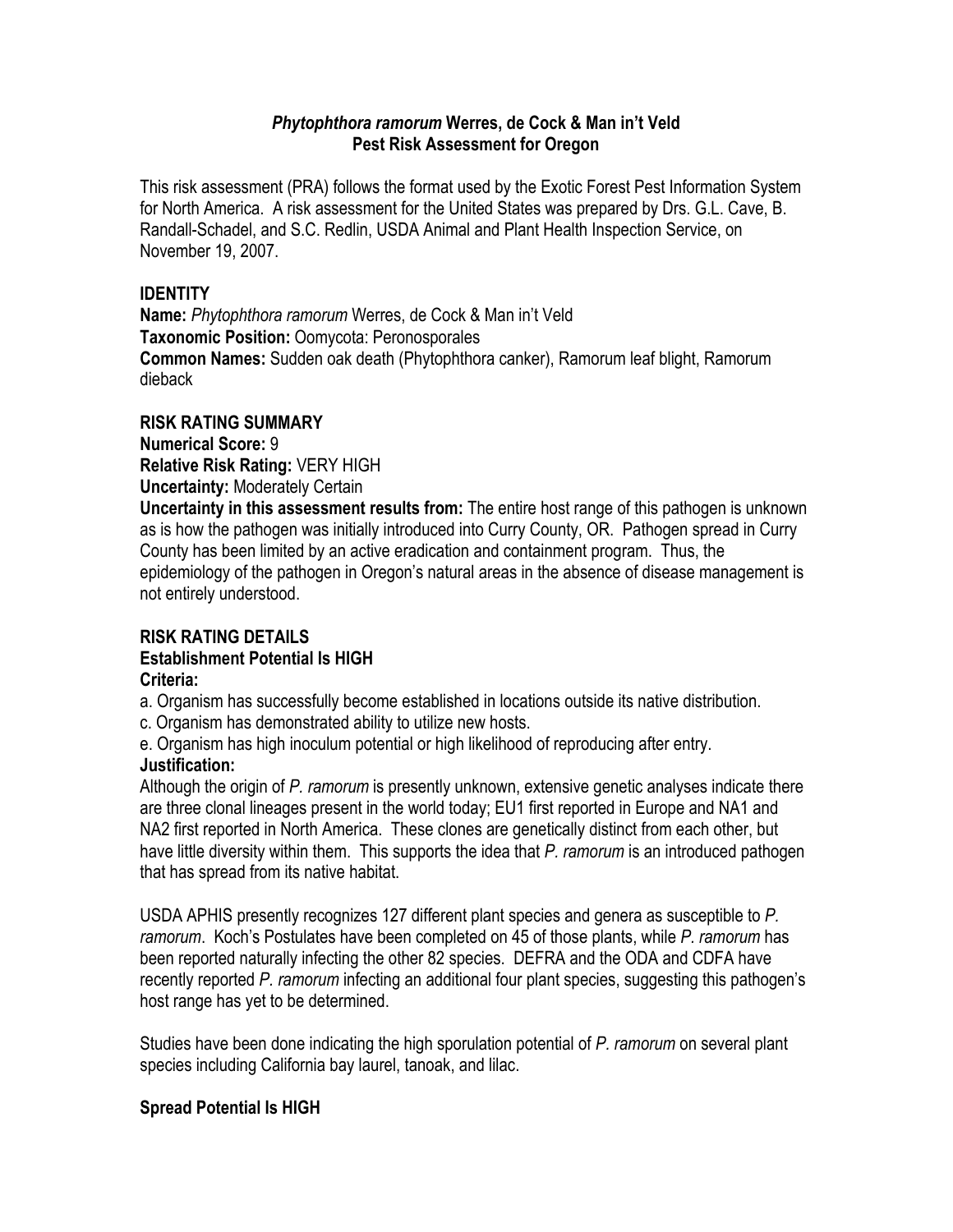#### **Criteria:**

a. Organism is capable of dispersing more than several km per year through its own movement or by abiotic factors.

b. Organism has demonstrated ability for redistribution through human-assisted transport.

c. Organism has high reproductive potential.

d. Potential hosts have a contiguous distribution.

e. Newly established populations may go undetected for many years due to cryptic nature, concealed activity, slow development of damage symptoms, or misdiagnosis.

g. Organism has a broad host range.

#### **Justification:**

Epidemiology studies in Oregon indicate that the majority of natural spread within a mixed tanoakconifer forest is within 300-m of a known infected tree. This same research demonstrated that jumps of up to 4-km may also occur.

*P. ramorum* has been reported infecting nursery plants shipped interstate and internationally. In Europe, disease spread from infected nursery stock into landscape trees has been demonstrated. In the United Kingdom, *P. ramorum* was discovered infecting trees in Japanese larch plantations. It has spread rapidly within these plantations, causing extensive mortality.

Studies have been done indicating the high sporulation potential of *P. ramorum* on several plant species including California bay laurel, tanoak, and lilac.

In Oregon, the natural ranges of the known oak, tan oak, and coast redwood tree hosts are limited mainly to the southwestern corner of the state and the southern Willamette Valley. Populations of wild rhododendrons, Pacific madrone, manzanita, and other hosts can be found scattered throughout the state. The natural range of evergreen huckleberry, big leaf maple, and Douglas-fir extends up the Oregon coastline into Washington and British Columbia. Populations are also found in the Cascade Mountain Range and, in the case of Douglas-fir, elsewhere in Oregon. Other known susceptible species are grown as landscape plants and nursery stock throughout the state. Thus, potential hosts are available throughout Oregon.

Current research indicates tree hosts such as tanoak may be infected for a 1-yr or more before appearing to suddenly die from the infection. Other *Phytophthora* species cause symptoms similar to Ramorum leaf blight and dieback on common nursery hosts, such as rhododendron. DNA testing or culturing is needed to distinguish *P. ramorum* infections from those caused by other *Phytophthora* species on these hosts.

USDA APHIS presently recognizes 127 different plant species and genera as susceptible to *P. ramorum*. Koch's Postulates have been completed on 45 of those plants, while *P. ramorum* has been reported naturally infecting the other 82 species. DEFRA and the ODA and CDFA have recently reported *P. ramorum* infecting an additional four plant species, suggesting this pathogen's host range has yet to be determined.

#### **Economic Impact Potential Is HIGH Criteria:**

a. Organism attacks hosts or products with significant commercial value.

b. Organism directly causes tree mortality or predisposes host to mortality by other organisms.

2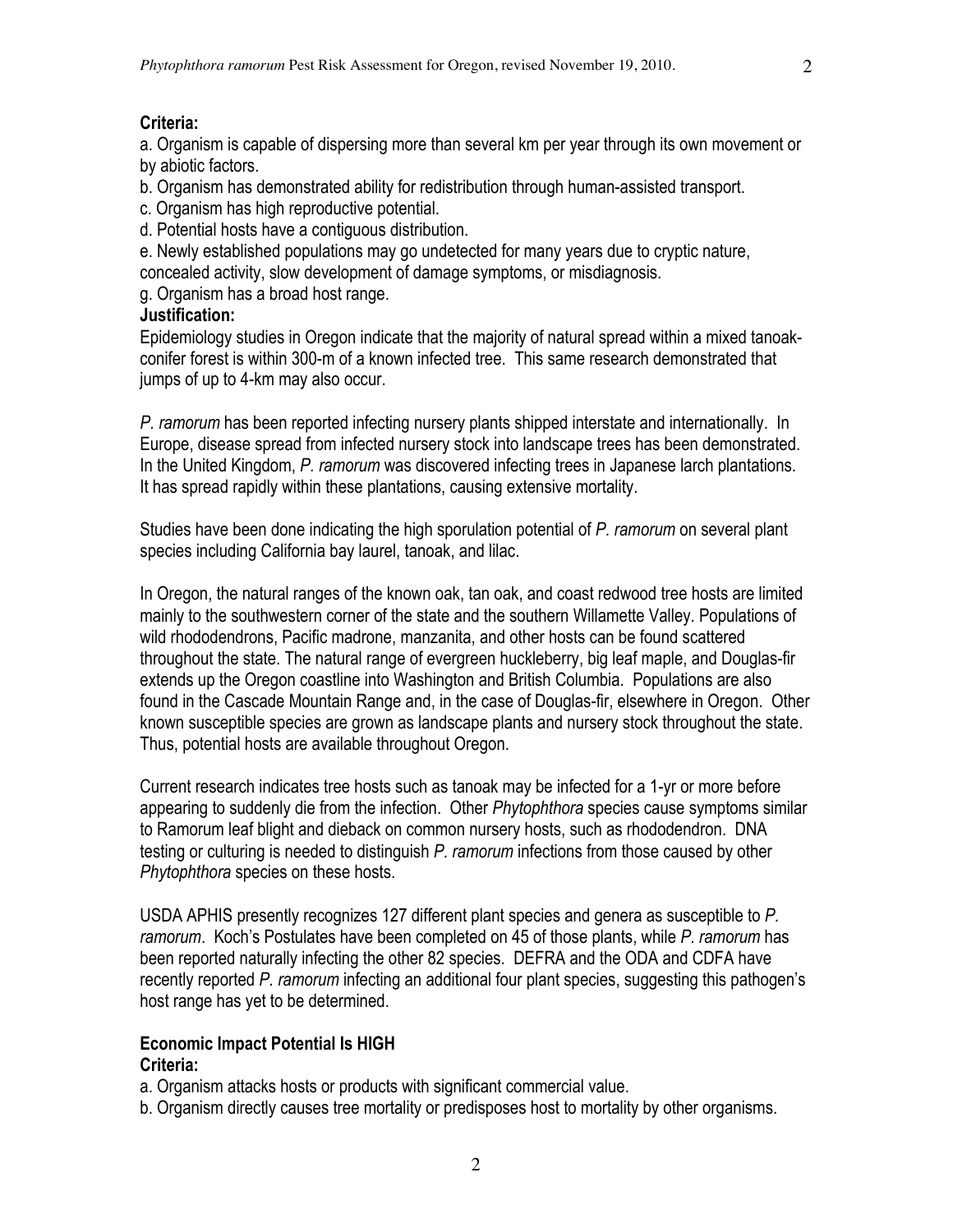d. Organism may cause loss of markets due to presence and quarantine-significant status. f. No effective control measures exist.

#### **Justification:**

The nursery industry is Oregon's top agricultural commodity with \$820 million in gross sales in 2008. The timber industry harvested 2.748 billion board feet in 2009; Oregon is the nation's largest producer of softwood lumber. Economic analyses done in 2008 and in 2009 determined the potential economic impact of *P. ramorum* on the nursery and timber industries, respectively, in Oregon. If *P. ramorum* were allowed to spread unchecked from the current infested area in Curry County into the rest of the state, the adverse impact on the nursery industry was estimated to be \$64.93 - 652.30 million over 20-yr. Lost market share, nursery cultural control costs, and quarantine inspection costs were all considered important factors. Under a similar scenario, the adverse impact on the timber industry was estimated to be \$21.34 million to \$1.24 billion over 20-yr depending upon the rate of spread. Quarantine-related costs were considered the primary factor for the timber industry.

This pathogen is capable of killing healthy mature oak and tan oak trees, Japanese larch trees, wild rhododendrons, evergreen huckleberries, and *Viburnum* species. It can reportedly kill seedlings of Pacific madrone and coast redwood, while causing leaf spots and/or blights and tip dieback on mature plants. It also causes tip dieback on Douglas fir, thus affecting seedling establishment and plant growth. It causes disfiguring leaf spots on other host species, including several common nursery species, rendering the plants unmarketable.

Member countries of the European Union have adopted regulations for *P. ramorum*, as have Australia, Brazil, Canada, Chile, India, Israel, Korea, Mexico, New Zealand, Norway, South Africa, and Taiwan. The USDA APHIS has also adopted a federal interim rule for *P. ramorum*. This rule places 14 counties in California and a 419.6 km2 area in Curry County under quarantine and regulates the movement of nursery stock from the three West Coast states (California, Oregon, and Washington) into the rest of the country. Oregon has adopted state regulations that mirror the federal interim rule.

Extensive research has gone into identifying control measures for *P. ramorum*. In Oregon, eradication has been attempted on known infection centers within the 419.6 km<sup>2</sup> quarantine area in Curry County with mixed success. In California, injection of trees with phosphite has been shown to suppress, but not eliminate infections. Foliar sprays with copper hydroxide may manage growth of *P. ramorum* in bay laurel leaves. Treatment of nursery plants with certain pesticides can provide protection from infection, although this was expressed primarily as reduced lesion growth. Fungicide treatment of already infected nursery plants did not significantly reduce lesion growth. Thus, virtually all pesticides tested on nursery stock have been fungistatic, not fungicidal. The pathogen may be eliminated from soil by fumigation or solarization to specified temperatures. The pathogen can be eliminated from plastic potting containers with aerated steam. Composting to EPA standards can eliminate *P. ramorum* from infected plant materials, although the pathogen can be reintroduced to mature compost. Vacuum plus heat treatment can eliminate infections from bay laurel leaves meant for human consumption. Cedar heartwood contains chemical agents that are sporicidal towards *P. ramorum*. The USDA APHIS PPQ requires enforcement of Confirmed Nursery Protocols (CNP) within retail and wholesale nurseries in which *P. ramorum* has been detected. The purpose of these protocols is to eradicate *P. ramorum* from the nursery site. However, several nurseries in multiple states have had subsequent detections of the pathogen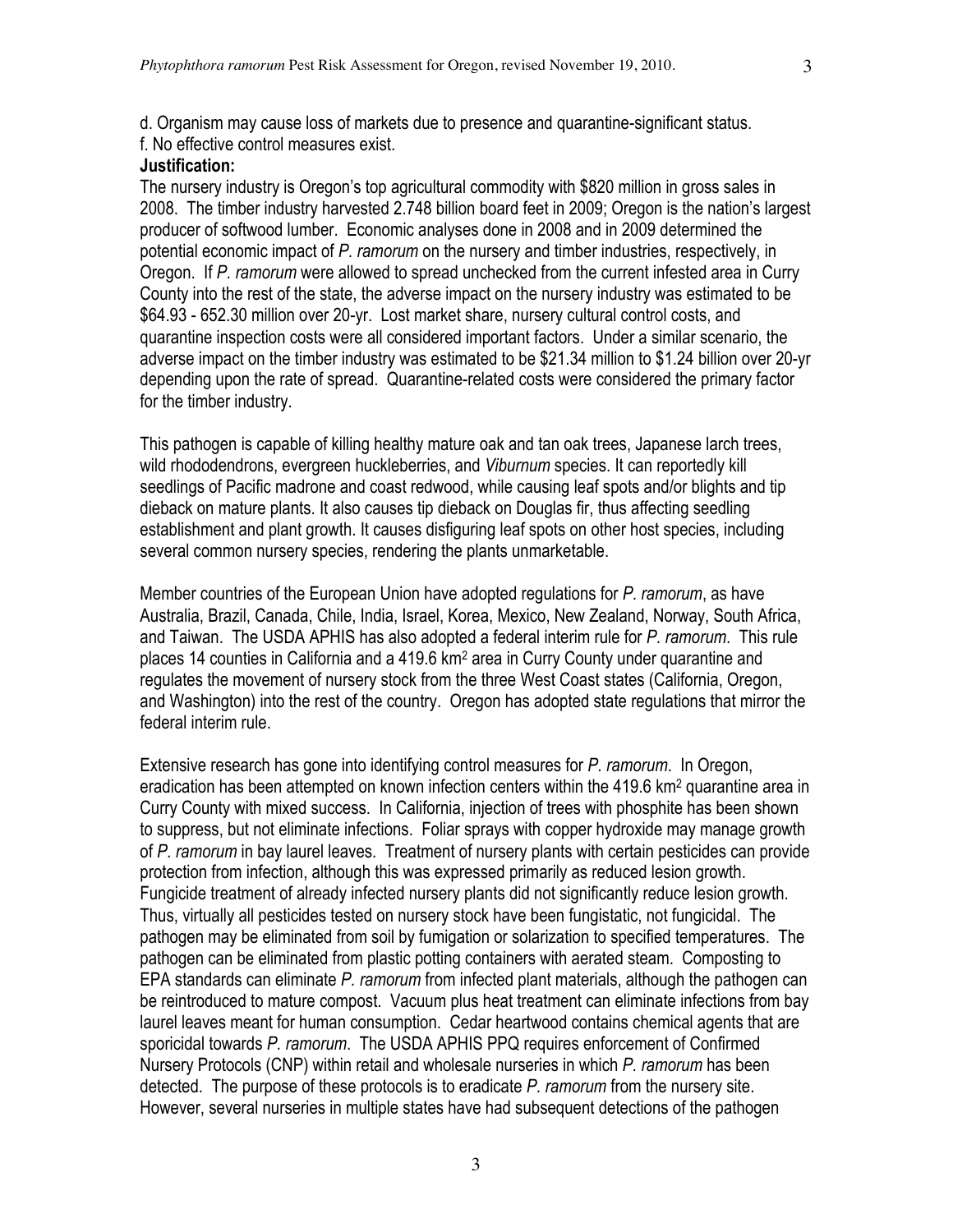after undergoing the CNP.

### **Environmental Impact Potential Is HIGH Criteria:**

a. Organism is expected to cause substantial direct environmental effects, such as extensive ecological disruption or large-scale reduction of biodiversity.

c. Organism is expected to have indirect impacts on species listed by Federal, Provincial, or State agencies as endangered, threatened, or candidate. This may include disruption of sensitive or critical habitat.

d. Organism may attack host with small native range.

e. Introduction of the organism would likely result in control/eradication programs that may have potential adverse environmental effects.

#### **Justification:**

A disease progression study was done in Marin County, CA to determine the affect of *P. ramorum* infection on stands (cohorts) of coast live oaks, California black oaks, and tanoaks. Once the pathogen became established in a cohort, the median survival time decreased from 29-yr to 2.7-yr for coast live oak and from 12.6-yr to 2.9-yr for tanoak. From 2000 to 2003, mortality in affected coast live oaks increased from 5.8% to 17.4%, in California black oaks from 3.8% to 9.4%, and in tanoaks from 8.3% to 22.2%. In the Big Sur ecoregion of California, the loss of 235,678 trees (12,650 m2 of tree basal area) has been attributed to *P. ramorum*, with 63% of the mortality occurring in redwood-tanoak forests and 37% in mixed oak woodlands. In mixed-evergreen forests along the northern California coast, coast live oak mortality has increased ten-fold with the introduction of *P. ramorum*. Similar losses could be expected throughout the native range of tanoak in Oregon.

Tanoaks, oak species, rhododendrons, Pacific madrone, manzanita, Douglas fir, and evergreen huckleberry play important ecological roles in forests and woodlands as food and habitat for wildlife, and as soil cover in watersheds. The tanoaks, coast redwoods, Douglas fir, and oaks are significant riparian species, particularly in southwestern Oregon. Loss of these species could affect fish habitats such as those of endangered wild salmon populations and affect habitats of the endangered spotted owl and marbled murrelet. The evergreen huckleberry is an important food and habitat source for wildlife. The loss of oak species, tanoaks, and evergreen huckleberry would also reduce biodiversity in these ecosystems.

Within Oregon, the native range of coast redwood is limited to Curry County. Tanoaks have a scattered distribution within Coos, Curry, and Josephine counties, with one isolated population in Douglas County. Tanoaks are the primary host for *P. ramorum* in Oregon forests.

An active eradication and containment effort for *P. ramorum* is ongoing in Curry County. This effort has met with mixed success. Treatments used include cutting, piling, and burning all known infected plants and all healthy-appearing tanoaks, rhododendrons, and huckleberries within 100-m of the known infected plant(s). Tanoaks may also be treated with herbicides prior to cutting and burning, with the goal of this treatment to eliminate sprouting from the stumps. Broadcast burns are recommended on sites after pile burns are completed. Although non-host plants are left on site, landslides can be an issue on treated sites particularly when few non-hosts are present. Also, concerns have been expressed about the use of herbicides and of pile and broadcast burns.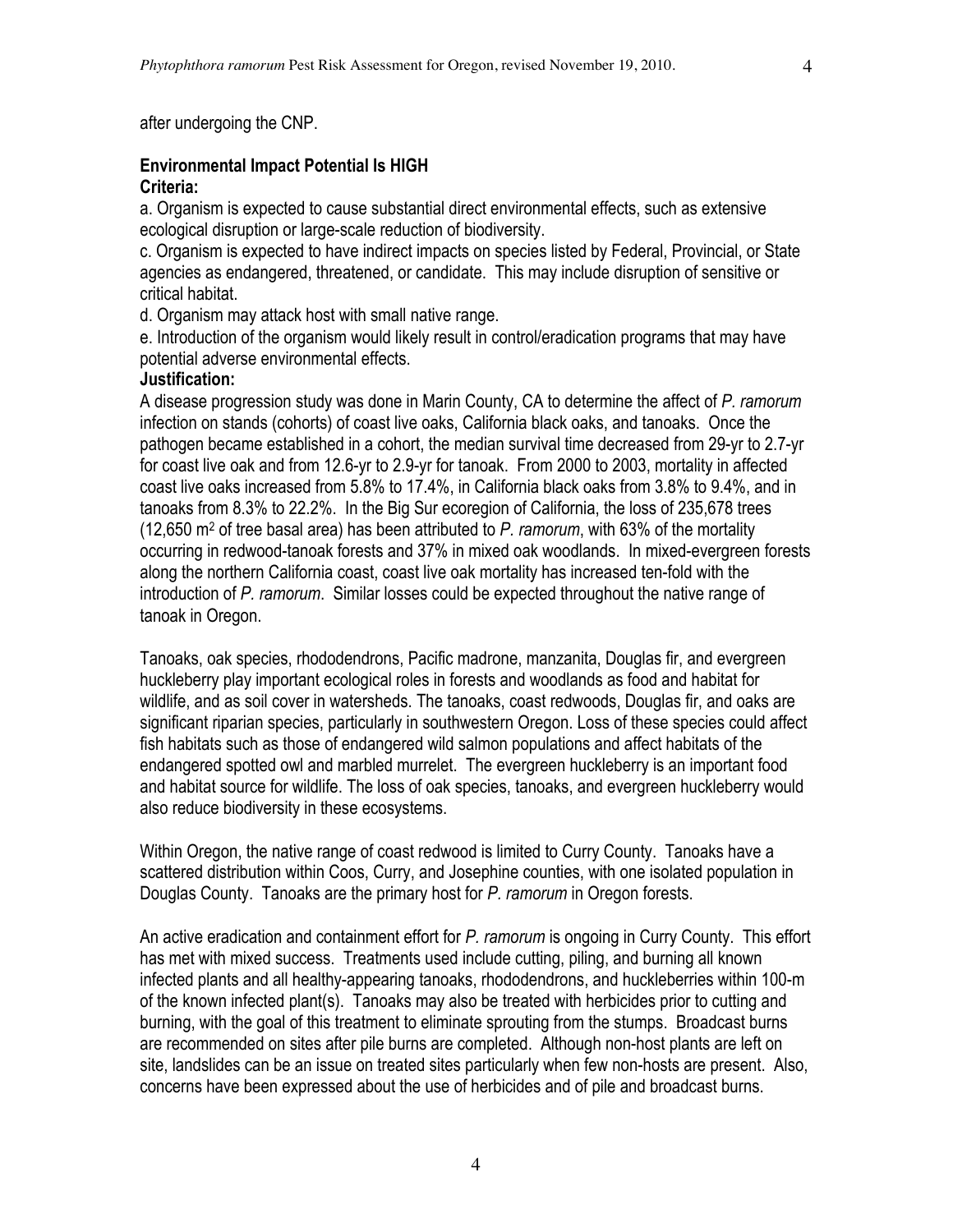#### **HOSTS**

The following are listed as proven hosts for *Phytophthora ramorum*: *Acer macrophyllum* (big leaf maple), *A. pseudoplatanus* (planetree maple), *Adiantum aleuticum* (western maidenhair fern), *Ad. jordanii* (California maidenhair fern), *Aesculus californica* (California buckeye), *Ae. hippocastanum* (horse chestnut), *Arbutus menziesii* (Pacific madrone), *Arctostaphylos manzanita* (manzanita), *Calluna vulgaris* (Scotch heather), *Camellia* spp. (all species, cultivars, and hybrids), *Castanea sativa* (sweet chestnut), *Fagus sylvatica* (European beech), *Frangula californica* (= *Rhamnus californica*, California coffeeberry), *F. purshiana* (= *Rhamnus purshiana*, cascara), *Fraxinus excelsior* (European ash), *Griselinia littoralis* (griselinia), *Hamamelis virginiana* (witch hazel), *Heteromeles arbutifolia* (toyon), *Kalmia* spp. (mountain laurel, all species, hybrids, and cultivars), *Lithocarpus densiflorus* (tan oak), *Lonicera hispidula* (California honeysuckle), *Laurus nobilis* (bay laurel), *Magnolia doltsopa* (= *Michelia doltsopa*, michelia), *Maianthemum racemosum* (= *Smilacina racemosa*, false Solomon's seal), *Parrotia persica* (Persian ironwood), *Pieris* spp. (Andromeda, pieris – all species, hybrids, and cultivars), *Pseudotsuga menziesii* var. *menziesii* (Douglas-fir), *Quercus agrifolia* (coast live oak), *Q. cerris* (European turkey oak), *Q. chrysolepsis* (canyon live oak), *Q. falcata* (southern red oak), *Q. ilex* (Holm oak), *Q. kelloggii* (California black oak), *Q. parvula var. shrevei* (Shreve's oak)*, Rhododendron* spp. (rhododendron including azalea – all species, hybrids, and cultivars), *Rosa gymnocarpa* (wood rose), *Salix caprea* (goat willow), *Sequoia sempervirens* (coast redwood), *Syringa vulgaris* (lilac), *Taxus baccata* (European yew), *Trientalis latifolia* (Western starflower), *Umbellularia californica* (California bay laurel, pepperwood, Oregon myrtle), *Vaccinium ovatum* (evergreen huckleberry),

*Viburnum* spp. (viburnum – all species, hybrids, and cultivars). Proven hosts are plants that have been found naturally infected with *P. ramorum* and on which traditional Koch's Postulates has been completed.

The pathogen has also been found naturally infecting the following plant species, although Koch's Postulates has yet to be completed: *Abies concolor, A. grandis, A. magnifica, Acer circinatum, Ac. Davidii, Ac. Laevigatum, Arbutus unedo, Arctostaphylos Columbiana, Ar. uva-ursi, Ardisia japonica, Berberis diversifolia* (= *Mahonia aquifolium*), *Calycanthus occidentalis, Castanopsis orthacantha, Ceanothus thyrsiflorus, Cercis chinensis, Choisya ternate, Cinnamomum camphora, Clintonia andrewsiana, Cornus kousa, C. kousa* x *C. capitata, Corylopsis spicata, Corylus cornuta, Daphniphyllum glaucescens, Distylium myricoides, Drimys winteri, Dryopteris arguta, Eucalyptus haemastoma, Euonymous kiautschovicus, Fraxinus latifolia, Garrya elliptica, Gaultheria shallon, Hamamelis* x *intermedia* (*H. mollis* x *H. japonica*), *H. mollis, Ilex aquifolium, I. purpurea, Leucothoe axillaries, L. fontanesiana, Lithocarpus glaber, Loropetalum chinense, Magnolia cavalieri, M. denudata* x *salicifolia, M. ernestii* (= *Michelia wilsonii*), *M. figo, M. foveolata, M. grandiflora, M. kobus, M., liliiflora* (= *M quinquepeta*), *Magnolia* x *loebneri, M. maudiae* (= *Michelia maudiae*), *M. salicifolia* (= *Magnolia proctoriana*), *Magnolia* x *soulangeana, M. stellata, Magnolia* x *thompsoniana* (*M. tripetala* and *M. virginiana*), *Manglietia insignis, Nerium oleander, Nothofagus oblique, Osmanthus decorus* (= *Phyllyrea decora* = *P. vilmoriniana*), *Osmanthus delavayi, O. fragrans, O. heterophyllus, Osmorhiza berteroi, Parakmeria lotungensis, Physocarpus opulifolius, Pittosporum undulatum*, *Prunus lusitanica, P. laurocerasus, Pyracantha koidzumii, Quercus acuta, Q. petraea, Q. rubra*, *Ribes laurifolium, Rosa* (specific cultivars – Royal Bonica, Pink Meidiland, Pink Sevillana), *R. rugosa, Rubus spectabilis, Schima wallichii, Taxus brevifolia, Taxus* x *media, Torreya californica, Toxicodendron diversilobum, Vancouveria planipetala, Vaccinium myrtilis, and V. vitis-idaea.*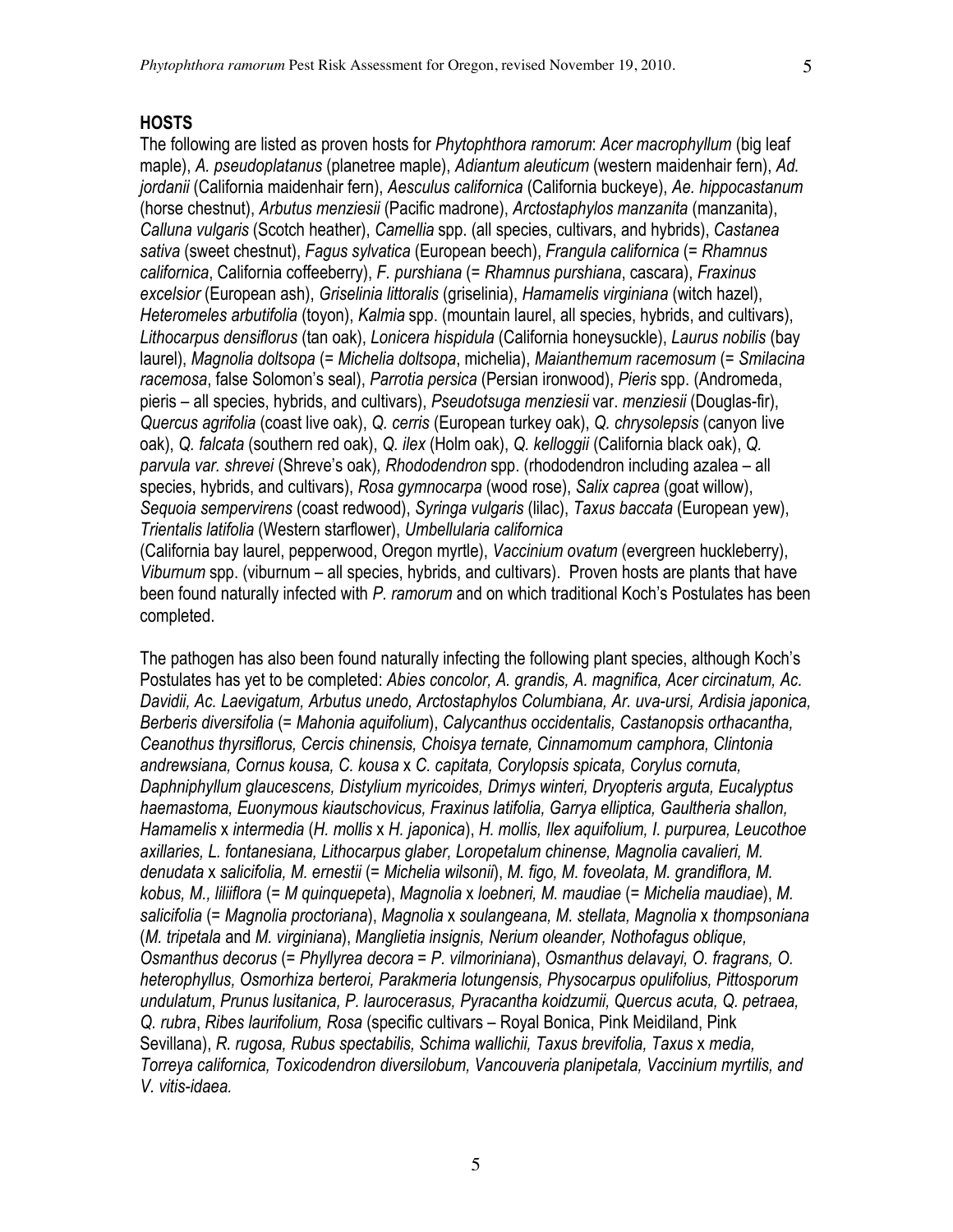Recent reports of the pathogen infecting *Betula pendula, Larix kaempferi, Trachelospermum jasminoides,* and *Tsuga heterophylla* show the complete host range of this pathogen remains to be determined.

#### **GEOGRAPHICAL DISTRIBUTION**

Canada: British Columbia (nursery stock)

United States: Alabama, California, Connecticut, Florida, Georgia, Louisiana, Maryland, Mississippi, New Jersey, North Carolina, Oregon, Pennsylvania, South Carolina, Tennessee, Virginia, Washington. Predominantly found in nursery stock, although *P. ramorum* has been detected in waterways in several states. Forest infestations exist in 14 California counties (Alameda, Contra Costa, Humboldt, Lake, Marin, Mendocino, Monterey, Napa, San Francisco, San Mateo, Santa Clara, Santa Cruz, Solano, and Sonoma) and in part of Curry County (419.6 km<sup>2</sup> quarantine area), Oregon.

Europe: Belgium Denmark, Finland, France, Germany, Ireland, Italy, Netherlands, Norway, Poland, Slovenia, Spain, Sweden, Switzerland, and United Kingdom.

#### **BIOLOGY**

*Phytophthora ramorum* is genetically similar to *P. lateralis* (Port Orford cedar root rot), *P. hibernalis* (brown rot of citrus), and *P. foliorum* (leaf blight of azalea). It is a cool temperature organism, with optimum growth at 20ºC. Numerous deciduous sporangia are produced *in vitro* and *in vivo*. Production of thick-walled chlamydospores is prolific *in vitro* and *in vivo*. These chlamydospores are desiccation-resistant, but have a limited tolerance for very high (>35ºC) or very low (<-10ºC) temperatures *in vitro*. Temperature tolerance is greater if *P. ramorum* is *in planta*. Moderate temperatures (20.5°C) and the presence of moisture favored infection of rhododendron plants by *P. ramorum*. At 20°C, dew periods are short as 1-hr resulted in a small amount of disease, although period of 24- to 48-hr resulted in the greatest amount of disease. Salt stress also contributes to the onset and severity of disease symptoms in rhododendron and viburnum. Symptom expression and mortality is typically delayed by 1- to 2-wk in non-stressed plants by comparison.

*Phytophthora ramorum* is a heterothallic organism. Although natural formation of sexual oospores has not been observed *in planta*, the formation of oospores has been induced by crossing North American isolates with European isolates. There are presently three recognized clonal lineages of the pathogen; NA1, NA2, and EU1. The lineages reportedly differ in their aggressiveness on certain susceptible plant species, with EU1 and NA2 generally recognized as more aggressive and NA1 as less. All three clonal lineages have been detected in nursery stock in the US, although only EU1 and NA1 have been detected from Oregon nursery stock. Forest isolates from Curry County all belong to the NA1 lineage.

Symptoms caused by the pathogen are host-dependent. On oaks and tanoak, the pathogen typically attacks phloem tissues, commonly extending into the xylem. Infected phloem tissue is discolored while infected xylem tissues typically exhibit a dark, often streaky discoloration. A dark brown to black line is usually evident at the margins of the infected areas in both xylem and phloem. The pathogen has been recovered from infected xylem tissue of beech and oaks 24- to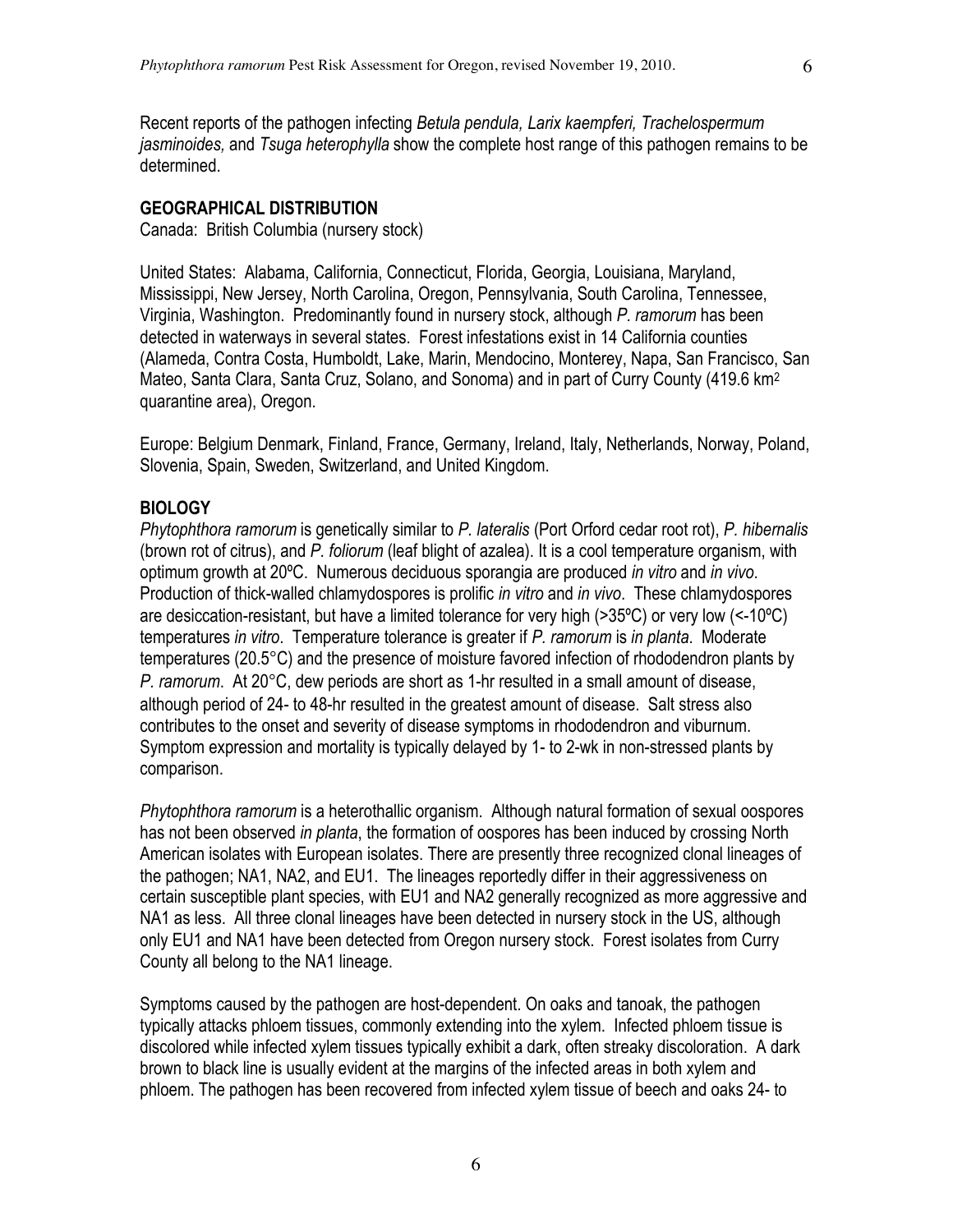27-mo after debarking and phloem removal. On infected tanoak leaves, typically the petiole is darkly discolored; the pathogen can be recovered from this tissue. On some hosts, such as evergreen huckleberry and rhododendron, the pathogen may infect and cause dark purple to black stem cankers on small branches and twigs leading to dieback of branch leaders. On rhododendron, histological studies show the pathogen's growth extending from necrotic stem cankers into healthy-looking green tissue. Chlamydospores were formed only within the necrotic tissue. On other hosts, such as big leaf maple, the pathogen causes dark purple to black leaf spots. These host species are generally infected through natural openings in the leaves (e.g., stomata). These foliar hosts, in particular California bay laurel, are believed to play a key role in the spread of *P. ramorum* in California. In Oregon, tanoak appears to be the species most critical to natural spread. Root infection of rhododendron and lilac from infested potting media has been demonstrated in the laboratory, although this has rarely been observed in naturally infected plants. Infected roots may appear asymptomatic, even while sporangial cysts are being formed. Zoospores appear to be attracted to wounds and root primordia, and then colonize the cortex and vascular tissue of roots and stems.

#### **PEST SIGNIFICANCE**

**Economic Impact:** *Phytophthora ramorum* infects and kills or injures at least 45 plant species (see Hosts). It has been recovered from an additional 82 "associated" host species. Recently, *P. ramorum* has been reported infecting four additional plant species not currently recognized by USDA APHIS as hosts or associated hosts. The severity of the infection is host dependent, with some hosts killed outright. Once infected, these hosts are more susceptible to secondary invaders such as wood-rotting fungi that often render the dead wood unusable. On other hosts (e.g., coast redwood), *P*. *ramorum* is known to kill only the immature seedlings while causing tip dieback on mature plants. On still other hosts (e.g., California bay laurel), the pathogen causes unsightly leaf spots that can serve as a source of inoculum for other, more susceptible host species.

Economic analyses for the impact of *P. ramorum* on the nursery and timber industries have been conducted for Oregon. Both analyses focused on the impact of potential natural spread from Curry County into the rest of Oregon. Thus, the disease management options (no treatment, maintaining the current treatment program, and attempting eradication) considered in the analyses were the same. To account for costs and benefits over time, both analyses covered a 20-yr time span. For the nursery industry, analysts determined if no treatments were done in Curry County, the subsequent spread of *P. ramorum* would result in approximately 777,000 km2 under quarantine by year 2028. At the lowest estimated rate of disease spread (19 km/yr), the potential economic impact was estimated to be \$64.93 million over 20-yr. At the highest estimated rate of disease spread (75 km/yr), the impact would be \$652.30 million. Increases in quarantine inspection costs and nursery cultural control costs accounted for about 40% of the economic impact, while losses in market share/consumer confidence accounted for the rest. For the timber industry, analysts determined if no treatments were done in Curry County, the potential economic impact would range from \$21.3 million (3.7 km/yr spread rate) to \$1.24 billion (75 km/yr spread rate) over 20-yr. The final figure depends greatly upon the increased costs associated with harvesting trees within a quarantined area. Costs for monitoring for the pathogen were also considered important. In Washington, economic losses due to regulatory action at retail nurseries found infested with *P. ramorum* were estimated. Estimated economic loss was based on the number of plants destroyed and the retail value of those plants. From 2004 to 2005, 17,266 containerized nursery plants were destroyed at 32 nurseries, with the value of these plants estimated at \$423,043. Estimations have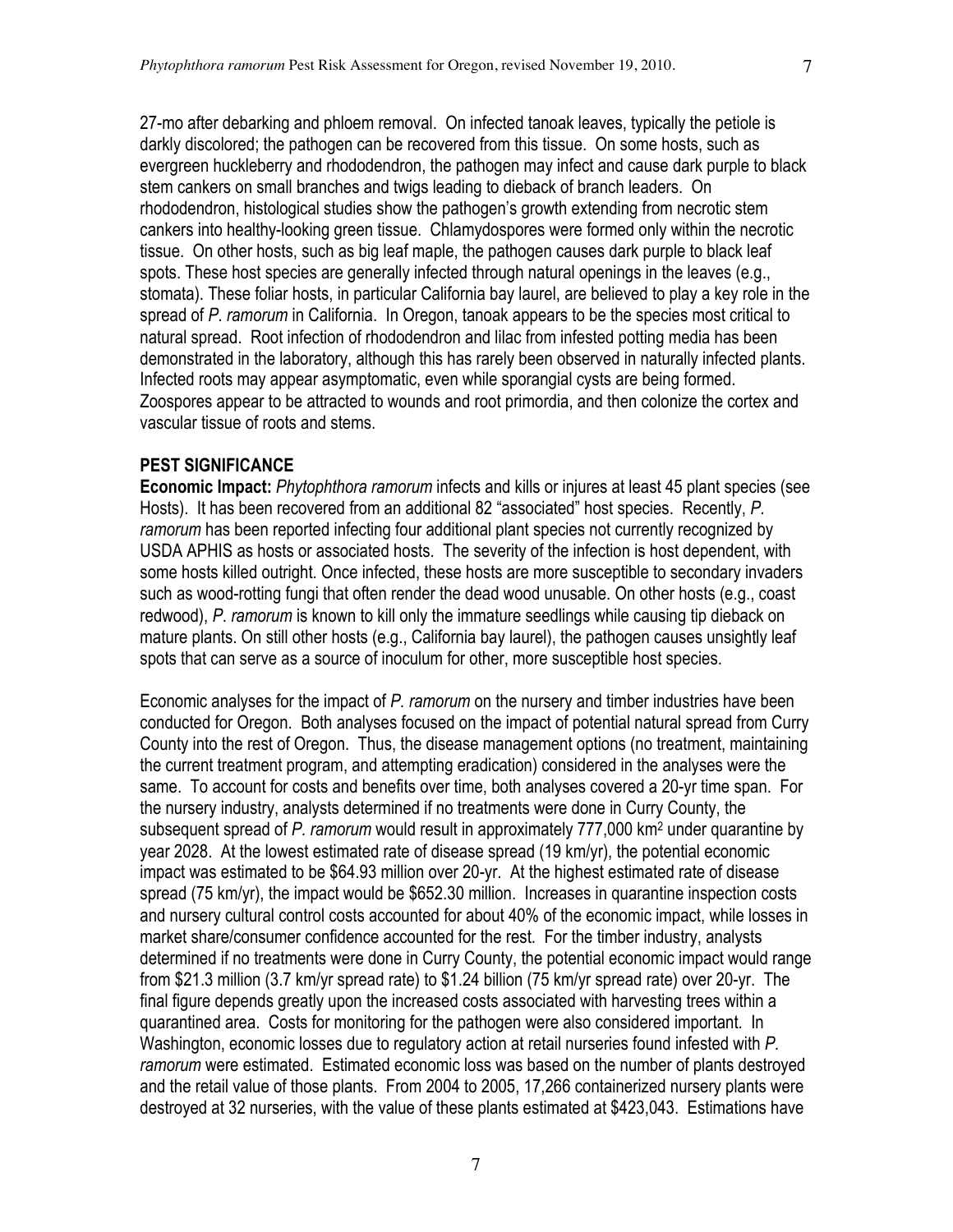not been made for economic losses associated with the enforcement of the USDA Confirmed Nursery Protocol within Oregon nurseries in which *P. ramorum* has been detected.

Although not considered in this assessment, the presence of *P. ramorum* in Oregon also has the potential to impact the following industries primarily through trade restrictions: Christmas tree, specialty forest products, and blueberry. Oregon is the #1 producer of Christmas trees in the United States and ranks #3 nationally for blueberry production. In addition, plant species such as evergreen huckleberries are of particular importance to our Native American peoples. The wholesale price for one pound of huckleberries varied from \$2.98 to \$2.19 in 1995 and 1996, respectively, while the retail price varied from \$7.61 to \$12.83. Several host species are also popular landscape plants in Oregon and can increase a property's value by several thousand dollars. For example, in southwestern Oregon, mature black oak trees may increase a property's value by \$5,000 - 30,000 (survey of local realtors and property appraisers). The cost for removal of a single dead tree from a homeowner's property could run as high as \$3,000 (survey of tree care professionals). In California, researchers have determined that foliar moisture content in *P. ramorum*-infected trees is reduced by 4.5%, while the foliar moisture content in *P. ramorum*-killed trees is reduced by 70%; this puts these trees at high risk for crown ignition. Therefore, the presence of dead tanoaks in southwestern Oregon would also be expected to increase the costs of fire protection and prevention.

**Environmental Impact:** The potential environmental impact of *P. ramorum* on Oregon forests and other ecosystems is described below for the known host species most severely affected by this pathogen. In Oregon, oak savanna covers over 80,937 hectares in the Willamette Valley alone. The predominant species is the Garry oak (*Q. garryana*). California black oak, coastal live oak, canyon live oak, and interior live oak (*Q. wislizeni*) are also frequently encountered native species. California black oak and tan oak are important components of the mixed hardwood-conifer forests of southwestern Oregon.

The USDA Forest Service estimates the volume of California black oak in Oregon forests at 6 million cubic meters and the volume of tanoak at 14.5 million cubic meters (USDA Forest Service, PNW Research Station, Resource Monitoring and Assessment Program / FIA, Portland, OR, personal communication). Since 2001 there have been 97 hectares of primarily tanoak infected with *P. ramorum* in Curry County. An additional 1214 hectares have been treated for the disease as described below. Tanoak in particular is a critical under- and over-story species. Numerous oaks are also planted as ornamentals throughout the state, particularly along streets in urban landscapes. Oak savanna and oaks found in mixed forests yield important benefits, including water and watershed protection, grazing, wildlife food and habitat, fish habitat, recreation, and wood products. Several of the remaining host species may be found growing throughout Oregon with the largest populations concentrated near the Coast and Cascades Mountain Ranges. Hosts like wild rhododendron, Pacific madrone, manzanita, and evergreen huckleberry are valuable understory shrubs or minor tree species that provide water and watershed protection, wildlife food and habitat, and recreational benefits. They are the dominant under-story shrubs in several regions. Losing the wild *Vaccinium* species may have an even greater environmental impact than losing the other host species in terms of harm to wildlife (B. Newhouse, Native Plant Society of Oregon, 2001, pers. comm.). Heavy losses of oaks, tanoaks, and other *P. ramorum* host species could result in significant ecological effects, including changes in forest composition, loss of wildlife food and habitat, loss of fish habitat, increased soil erosion, and a significant increase in fuel loads in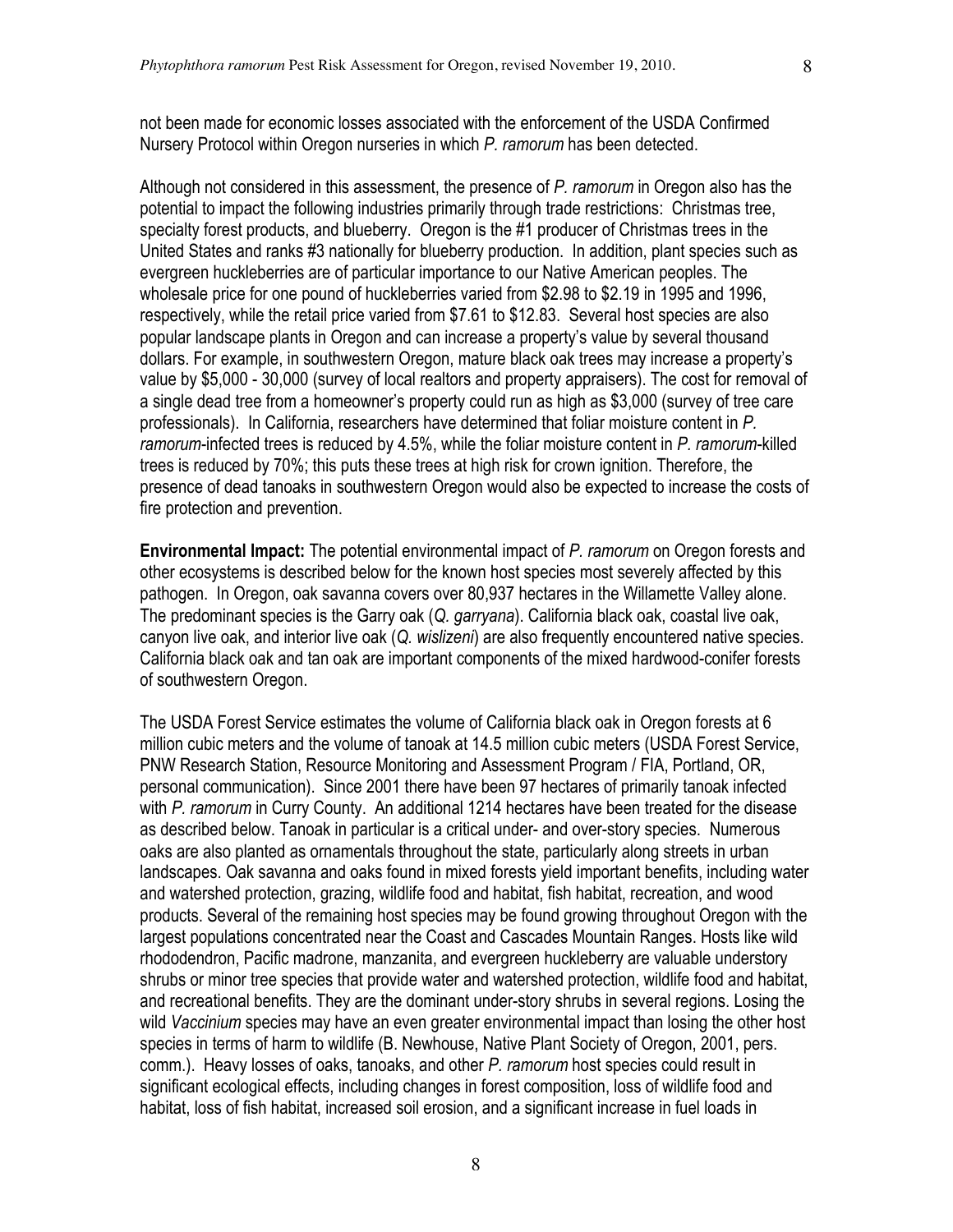**Control:** In Curry County, Oregon, eradication and containment treatments have included herbicide treatment of tanoaks (to prevent sprouting), followed by cutting, piling, and burning of infected and nearby trees and shrubs. Sites are then broadcast burned when possible. Timing of these treatments after initial detection is considered critical to success of the treatment. In California, injection of trees with phosphite has been shown to suppress, but not eliminate infections. Spraying California bay laurel foliage with copper hydroxide limits pathogen growth. Treatment of nursery plants with certain fungicides can provide protection from infection for 14- to 28-d, although this protection was expressed primarily as reduced lesion growth. Fungicide treatment of already infected nursery plants did not significantly reduce lesion growth and only one fungicide tested (dimethomorph) consistently affected recovery of the pathogen from diseased rhododendron leaves. The pathogen may be eliminated from soil by fumigation with metam sodium, chloropicrin, Vapam, Basamid (if fully incorporated into the soil), and iodomethane. Solarization to >40°C for three consecutive days or to 35-40°C for 42-d effectively eliminated detectable propagules of *P. ramorum* from soil. Aerated steam treatments to ≥50°C for 30-min eliminated *P. ramorum* propagules from plastic potting containers. Composting according to US EPA 40 CFR Part 503 requirements successfully eliminated *P. ramorum* from infected foliage and woody debris. However, researchers cautioned the pathogen could survive if reintroduced to mature compost. Heat treatment to 55°C for 2-wk can eliminate infections from bay laurel leaves meant for human consumption. However, this ruins the leaves as a spice. An alternative treatment that preserves the spiciness of the bay leaves requires the leaves be placed in a vacuum (0.133 kPa), gradually heated from 15 to 60°C over a 5-hr period, and then gradually cooled to 15°C for a total treatment time of 22-hr. Extracts from incense and western red cedar heartwood have exhibited strong antimicrobial activity against *P. ramorum*. Extracts from yellow-cedar, western juniper, and Port Orford cedar were moderately effective in comparison. The USDA APHIS PPQ has developed protocols to eliminate *P. ramorum* from wholesale and retail nurseries and from commercial landscape settings in which it has been detected. All three protocols contain the same basic elements: 1) delimitation survey to determine the extent of the infestation, 2) monitoring of soil substrate and water for the pathogen, 3) removal and destruction of infected plants, 4) treatment of soil substrate and/or water if *P. ramorum* is detected, 5) quarantine period to ensure all infected plants were found. Monitoring of the sites for another 2-yr after treatment is also required. Despite these efforts, so-called recurrent nurseries have been detected. Recurrent nurseries are those that have had multiple detections of *P. ramorum* over time, either because the pathogen survived the initial eradicative treatment or because it was re-introduced to the site.

#### **DETECTION AND IDENTIFICATION**

**Symptoms:** In general, symptoms on host plants fall into the following categories: stem cankers, foliar blight, and dieback. The symptoms caused on specific hosts are described in detail below.

Diseased tan oaks and oaks exhibit symptoms that include crown dieback or wilting, stem bark lesions or cankers, and tarry, reddish to dark brown exudations characteristic of a *Phytophthora* root and collar rot. The exudations do not always develop on tan oak, especially on smaller diameter branches. The cankers are typically found on the lower trunk, within 1- to 5 m of the soil line, sometimes extending all the way to the soil line. Branch cankers, especially on tan oak, also occur. These cankers have been observed as high as 18.3 m up in the canopy. Infected hosts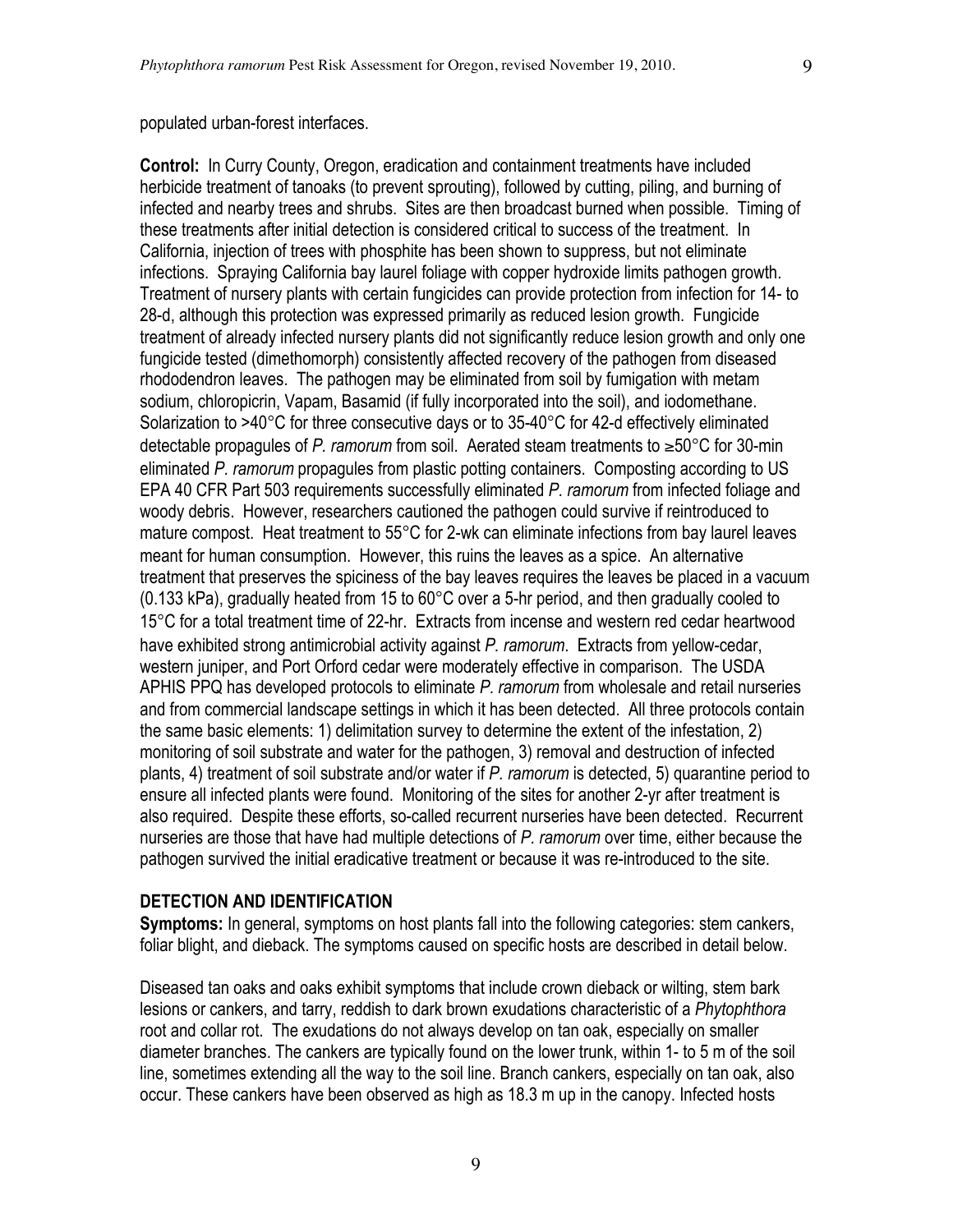often appear to die suddenly, with crowns turning from apparently healthy green to yellow-green to brown within a few weeks. Tanoak leaves infected with *P. ramorum* develop necrotic petioles, with the necrosis sometimes extending the entire length of the leaf's mid vein.

The symptoms observed on *Rhododendron* species are typical of a *Phytophthora* foliar blight. Leaf spots are irregular and necrotic and may occur on the leaf tip or the petiole. Spots could be easily confused with leaf scorch, chemical damage, or other abiotic injuries. Leaf petioles may also turn a black color as infection spreads. Branch cankers are typically black, but not necessarily sunken. If left unchecked, the stem canker can spread into the main stem of the plant eventually killing it.

*Phytophthora ramorum* causes a dieback symptom on infected evergreen huckleberries similar to the symptoms produced on rhododendrons. Stem infections can kill the canes all the way back to the soil line. This pathogen also causes a rarely-seen leaf spot symptom on evergreen huckleberry. Leaf margins turn a dark purple to black color with the discoloration eventually spreading to cover the whole leaf. In general, however, the leaves fall off shortly after becoming infected.

**Morphology:** Colony characteristics and gametangial morphology have been described by Werres et al. Morphologically, *P. ramorum* is characterized by the abundant production of chlamydospores (20 –91 µm) and elongate, ellipsoid, semi-papillate, deciduous sporangia with a short pedicel. *P. ramorum* is heterothallic. To date, oogonia with amphigynous antheridia and plerotic oospores have only been observed *in vitro*.

**Testing Methods for Identification:** The USDA APHIS PPQ CPHST has established a national diagnostic protocol for *P. ramorum* in the United States. Plant samples may be pre-screened with an approved DAS-ELISA test kit available commercially from AgDia Inc. (Elkhart, IN). Samples that test ELISA-negative are considered free of *P.ramorum*. Samples that test ELISA-positive must be tested with a molecular diagnostic method approved by USDA APHIS PPQ CPHST. These samples may also be isolated from onto an approved selective medium per federal protocol. Samples from which isolates are obtained that appear to be *P. ramorum* morphologically must be sent to the USDA APHIS PPQ MDL for official confirmation of the culture identification. A sample that tests ELISA-positive and culture-negative must be tested with a molecular diagnostic method approved by USDA APHIS PPQ CPHST. Presently, USDA APHIS PPQ CPHST recognizes three molecular methods as valid tests for *P. ramorum*: a quantitative multiplex real time PCR assay targeting the ITS region of the nrDNA, a quantitative multiplex real time PCR assay targeting the elicitin genomic loci, and conventional multiplex and nested PCR assays that target the ITS region of the nrDNA. An ELISA-positive sample that tests positive for *P. ramorum* using the ITS and elicitin real time PCR assays or the conventional multiplex and nested PCR assays must be submitted to the USDA APHIS PPQ MDL for official confirmation of the test result. Samples officially confirmed by USDA APHIS PPQ MDL are considered positive and trigger a regulatory response.

Additional molecular testing methods have been developed, but are not considered approved by USDA APHIS PPQ CPHST. However, the use of multiple diagnostic methods, such as culturing and molecular diagnosis or two molecular assays, to confirm the presence of *P. ramorum* has been verified.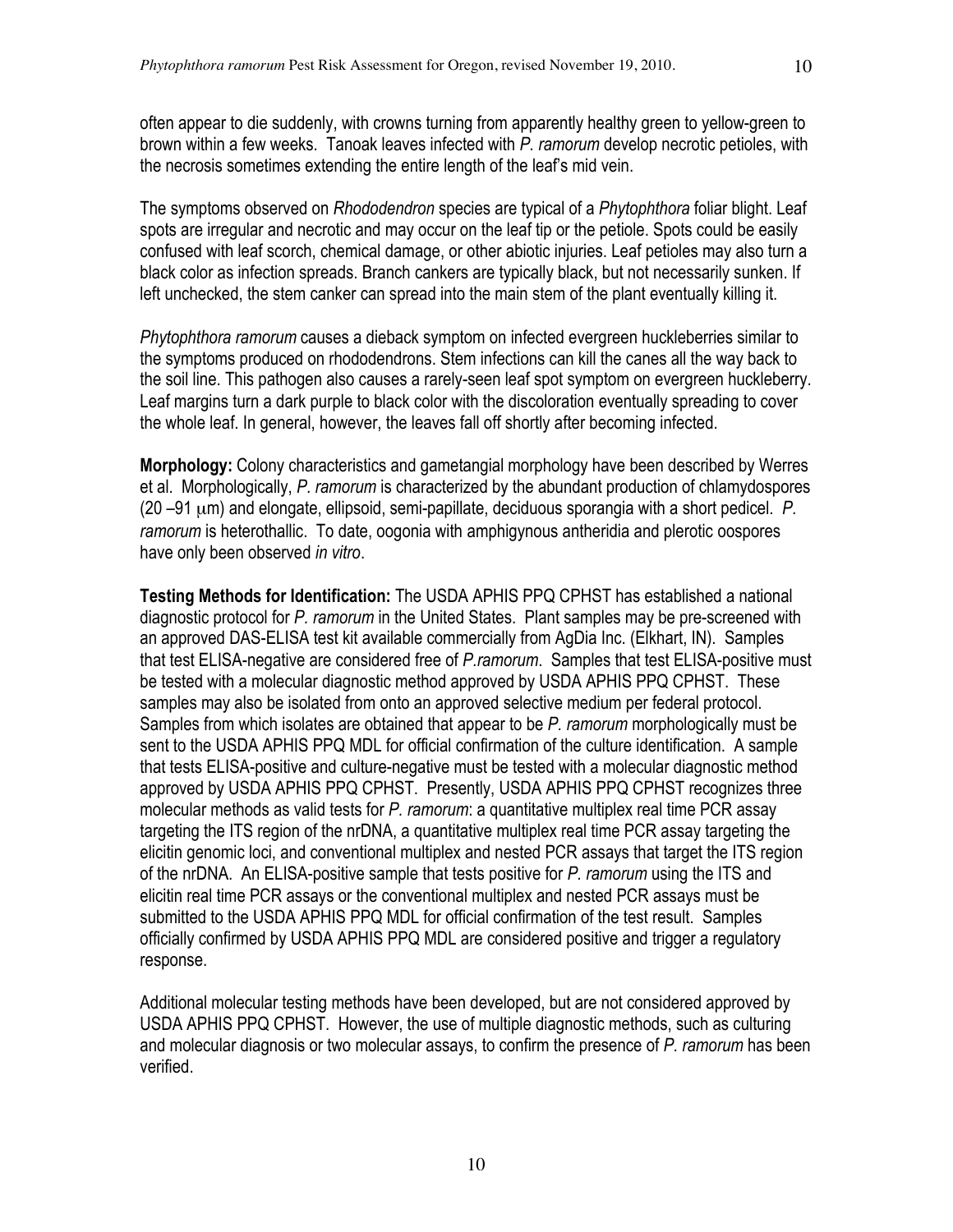The pathogen can be isolated from bark lesions, leaf spots, or stem cankers by plating onto a selective medium. *P. ramorum* has also been isolated from soil substrate, potting media, rainsplash, irrigation water, and stream water by using a baiting technique. Typically, rhododendron and/or camellia leaves are recommended as baits, although other susceptible plants' leaves and pears may also be used successfully. Stream monitoring has been an effective tool for early detection of *P. ramorum* in Curry County, OR. When the pathogen was detected in stream baits, intensive ground surveys of the surrounding area located an infected tanoak or other host plant an average of 306 m upstream from the bait station.

### **MEANS OF MOVEMENT AND DISPERSAL**

*Phytophthora ramorum* has been isolated from infected nursery stock and other plant materials, from soil, from potting media, from rain-splash, and from stream water. Long-distance spread of this pathogen on infected nursery stock has been demonstrated in Europe, the United States, and in Canada. In mainland Europe, the pathogen has been considered predominantly a nursery problem, although the pathogen has reportedly spread from infected nursery plants into urban landscapes and gardens. In the United Kingdom, *P. ramorum* was recently reported causing extensive mortality in Japanese larch plantations. Most forest infestations in this country are reportedly associated with infected *R. ponticum*.

In U.S. nurseries, *P. ramorum* has been detected in plants moving through the trade, in potting media associated with infected plants, in leaf litter, in soil substrate below infected plants, and in irrigation water. Irrigating with water contaminated by *P. ramorum* can result in plant infections, whether the source is a contaminated stream or nursery holding pond. Sprinkler irrigation seems to promote foliar infections when the inoculum source is contaminated water or potting media. When *P. ramorum* is present in the soil substrate, it is usually found in the organic layer or at a depth of 0 - 5 cm; it is not found below 10 cm. Chlamydospores of the pathogen may persist for at least 12-mo in potting media and soil substrate. For plants like camellia, once their foliage becomes infected the leaves readily dehisce. This leaf litter then serves as an inoculum source of other foliar infections and for contamination of the soil substrate and potting media.

In Oregon, epidemiology research in Curry County has shown that half of all new infection centers are located within 122 m of a previous infection and 79% within 300 m. Dispersal up to 4 km has been recorded, although only occasionally. These dispersal events are believed to be associated with local rain splash and long-distance turbulent air dispersal of inoculum. By comparison, in California epidemiological studies suggest dispersal 1.5 - 10 km, with researchers assuming this spread is due to wind events. The pathogen can be recovered from soil and leaf litter beneath known infected trees, even years after the site has been treated (E. Goheen, USDA Forest Service, *unpublished*). *P. ramorum* has been shown to move from green leaf litter in the soil into healthy, above-ground bay laurel leaves. In rainwater, inoculum was shown to move 5-10 m from the inoculum source by splashing. In the natural environment, researchers have correlated periods of peak spore production with rain or high moisture events. In Oregon, it has been demonstrated that spores can be produced year-round in Curry County, including from underneath infected trees with dead foliage (E. Hansen, Oregon State University, *unpublished*). In California, *P. ramorum* has been baited out of soil collected from hiking trails and from hikers' shoes. *Phytophthora ramorum* has also been recovered from stream water flowing out of infested areas in California and Oregon, although the role of stream water in disease spread is still under investigation.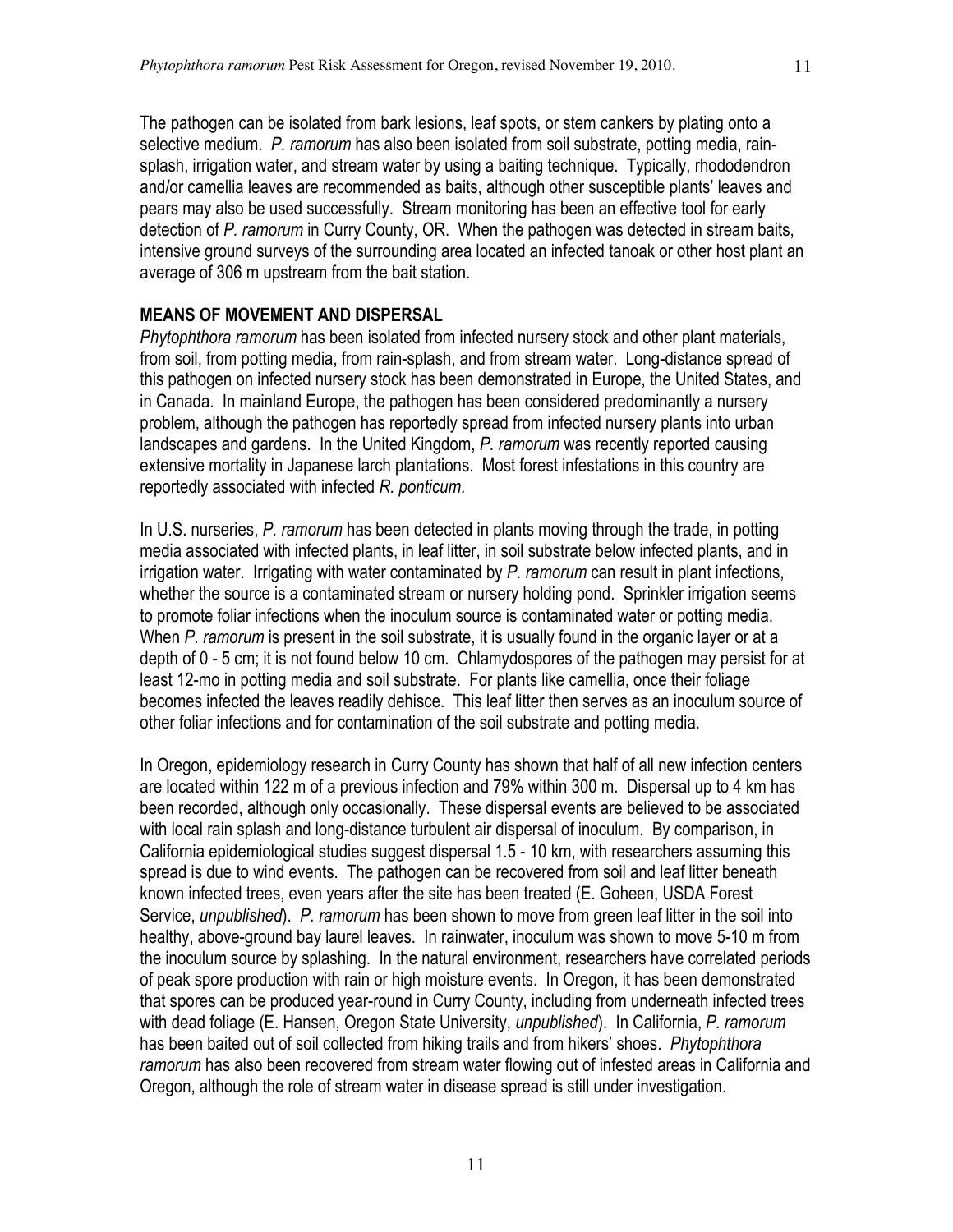## **BIBLIOGRAPHY**

Blatner, K. A. and S. Alexander. 1998. Recent price trends for non-timber forest products in the Pacific Northwest. Forest Products Journal 48(10):28-33.

Bolsinger, C.L. 1988. The hardwoods of California's timberlands, woodlands, and savannas. USDA Forest Service, Pacific Northwest Region, Resource Bulletin PNW-RB-148. Portland, Oregon. 148 p.

Brasier, C.M. 1996. *Phytophthora cinnamomi* and oak decline in southern Europe. Environmental constraints including climate change. Annales des Sciences Forestiere 53:347-358.

Brown, A.V. and C.M. Brasier. 2007. Colonization of tree xylem by *Phytophthora ramorum, P. kernoviae,* and other *Phytophthora* species. Plant Pathology 56:227-241.

Brown, L.B., and B. Allen-Diaz. 2009. Forest stand dynamics and sudden oak death: Mortality in mixed-evergreen forests dominated by coast live oak. Forest Ecology and Management 257:1271- 1280.

Cave, G.L., B. Randall-Schadel, and S.C. Redlin. 2007. Risk analysis for *Phytophthora ramorum* Werres, de Cock & In't Veld, causal agent of Phytophthora canker (sudden oak death), Ramorum leaf blight, and ramorum dieback. Dated November 19, 2007, Rev. 1. USDA APHIS PPQ CPHST PERAL, Raleigh, NC, 87 pp.

Coyier, D. L. and M. K. Roane. 1986. Compendium of Rhododendron and Azalea Diseases. APS Press, St. Paul, MN. 65 p.

Dart, N.L. and G.A. Chastagner. 2007. Estimated economic losses associated with destruction of plants due to *Phytophthora ramorum* quarantine efforts in Washington state. Online. Plant Health Progress doi:10.1094/PHP-2007-0508-02-RS.

Dart, N.L., G.A. Chastagner, E.F. Rugarber, and K.L. Riley. 2007. Recovery frequency of *Phytophthora ramorum* and other *Phytophthora* spp. in the soil profile of ornamental retail nurseries. Plant Disease 91, 1419-1422.

Davidson, J.M., H.A. Patterson, and D.M. Rizzo. 2008. Sources of inoculum for *Phytophthora ramorum* in a redwood forest. Phytopathology 98:860-866.

Davidson, J.M., S. Werres, M. Garbelotto, E.M. Hansen, and D.M. Rizzo. 2003. Sudden oak death and associated diseases caused by *Phytophthora ramorum*. Online. Plant Health Progress doi:10.1094/PHP-2003-0707-01-DG.

Davidson, J.M., A.C. Wickland, H.A. Patterson, K.R. Falk, and D.M. Rizzo. 2005. Transmission of *Phytophthora ramorum* in mixed-evergreen forest in California. Phytopathology 95:587-596.

Donahoo, R.; Blomquist, C.L.; Thomas, S.L.; Moulton, J.K.; Cooke, D.E.L.; Lamour, K.H. 2006. *Phytophthora foliorum* sp. nov., a new species causing leaf blight of Azalea. Mycological research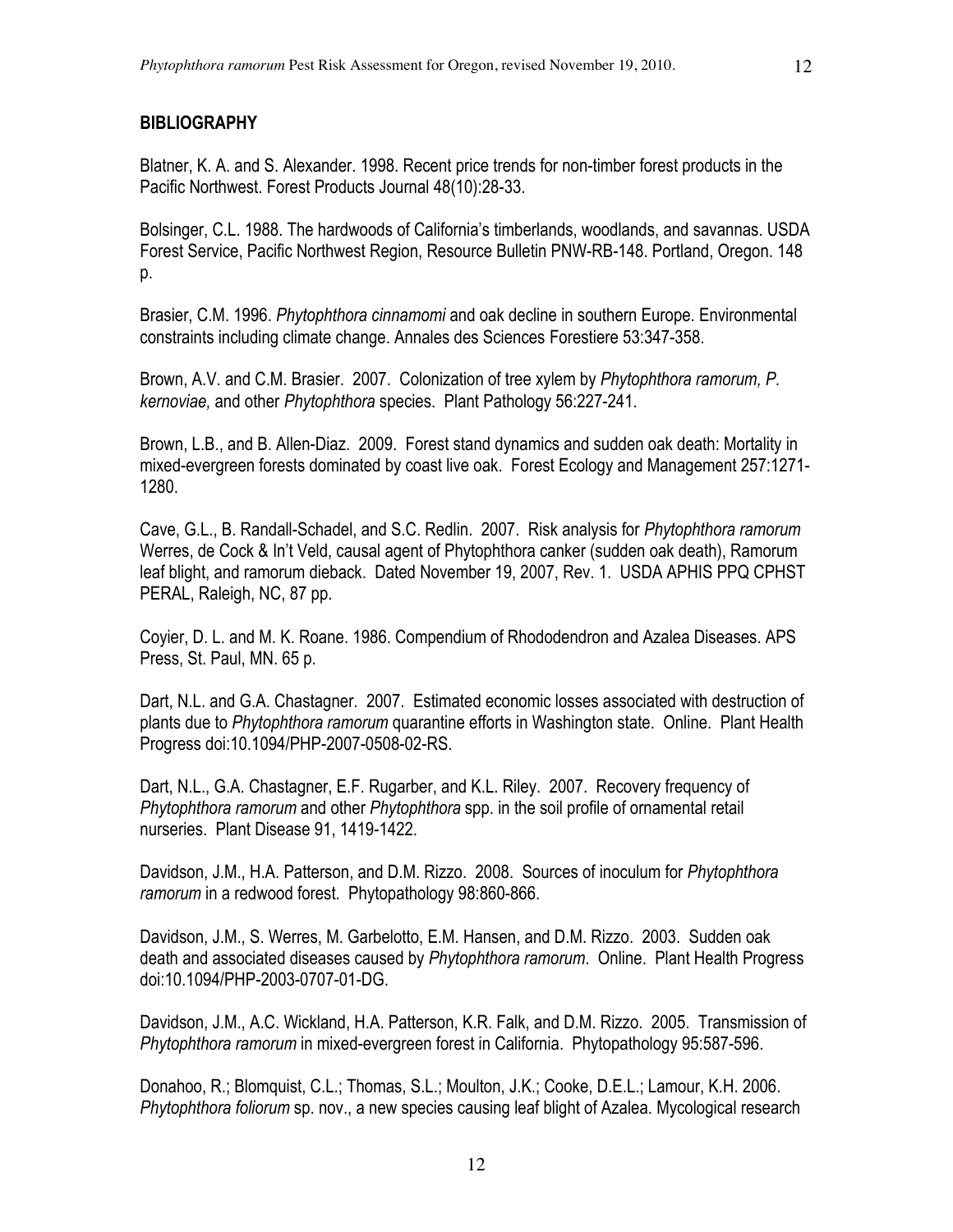110: 1309-1322.

Downing, M., and J.G. O'Brien (coords.). 2004. ExFor: The Exotic Forest Pest Information System for North America Participant's Guidelines, revised January 2004. North American Forest Commission, http://spfnic.fs.fed.us/exfor/, 21 pp.

Elliot, M., G. Sumampong, A. Varga, S.F. Shamoun, D. James, S. Masri, S.C. Brière, and N.J. Grünwald. PCR-RFLP markers identify three lineages of the North American and European populations of *Phytophthora ramorum*. Forest Pathology 39:266-278.

ENTRIX, Inc. 2008. Economic analysis for the impact of *Phytophthora ramorum* on the nursery industry: ORPIN 603-1177-08. ENTRIX, Inc., Vancouver, WA, 17 pp.

Erwin, D.C. and O.K. Ribeiro. 1996. Phytophthora Diseases Worldwide. American Phytopathological Society Press, St. Paul, Minnesota, USA. 562 p.

Fichtner, E.J., S.C. Lynch, and D.M. Rizzo. 2007. Detection, distribution, survival, and sporulation of *Phytophthora ramorum* in a California redwood-tanoak forest soil. 97:1366-1375.

Fichtner, E.J., S.C. Lynch, and D.M. Rizzo. 2009. Survival, dispersal, and potential soil-mediated suppression of *Phytophthora ramorum* in a California redwood-tanoak forest. Phytopathology 99:608-619.

Frankel, S.J., J.T. Kliejunas, and K.M. Palmieri (tech. cords.). 2008. Proceedings of the sudden oak death third science symposium. Gen. Tech. Rep. PSW-GTR-214. Albany, CA: U.S. Department of Agriculture, Forest Service, Pacific Southwest Research Station. 491 p.

Frankel, S.J.; J.T. Kliejunas, and K.M. Palmieri (tech. coords.). 2010. Proceedings of the Sudden Oak Death Fourth Science Symposium. Gen. Tech. Rep. PSW-GTR-229. Albany, CA: U.S. Department of Agriculture, Forest Service, Pacific Southwest Research Station. 378 p.

Frankel, S.J., P.J. Shea and M.J. Haverty (tech. coords.). 2006. Proceedings of the sudden oak death second symposium: the state of our knowledge. Gen. Tech. Rep. PSW-GTR-196. Albany, CA: Pacific Southwest Research Station, Forest Service, U.S. Department of Agriculture; p. 571.

Fowells, H.A. 1965. Silvics of Forest Trees of the United States. USDA Forest Service, Agricultural Handbook No. 271. 762 p.

Garbelotto, M., D.J. Schmidt, and T.Y. Harnik. 2007. Phosphite injection and bark application of Phosphite + Pentrabark™ control sudden oak death in coast live oak. Arboriculture & Urban Forestry 33:309-317.

Garbelotto, M., T.Y. Harnik, and D.J. Schmidt. 2009. Efficacy of phosphonic acid, metalaxyl-M and copper hydroxide against *Phytophthora ramorum in vitro* and *in planta*. Plant Pathology 58:111-119.

Goheen, E.M., E.M. Hansen, A. Kanaskie, M.G. McWilliams, N. Osterbauer, and W. Sutton. 2002.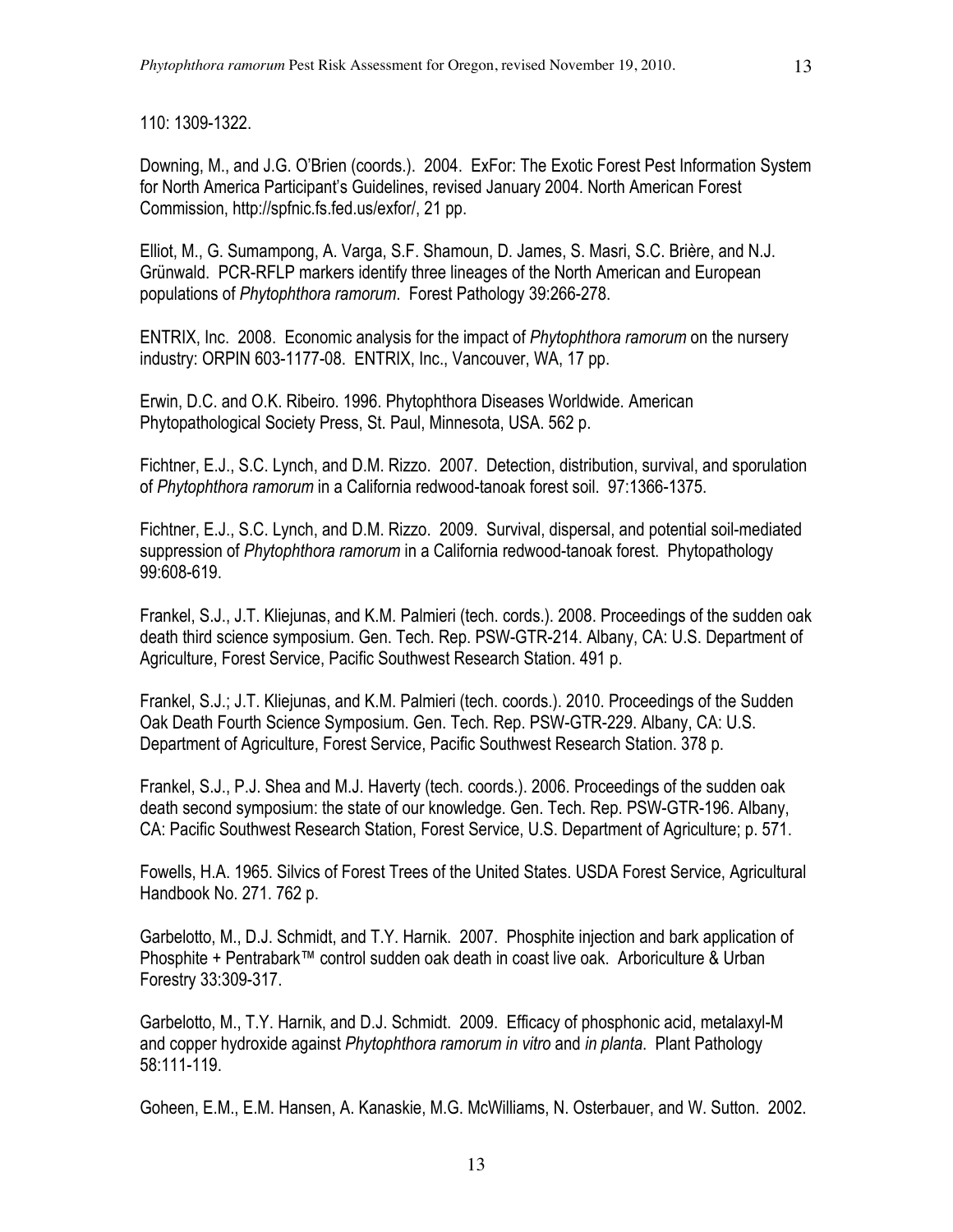Sudden oak death caused by *Phytophthora ramorum* in Oregon. Plant Disease 86:441.

Goss, E.M., I. Carbone, and N.J. Grünwald. 2009. Ancient isolation and independent evolution of the three clonal lineages of the exotic sudden oak death pathogen *Phytophthora ramorum*. Molecular Ecology 18:1161-1174.

Goss, E.M., M. Larsen, G.A. Chastagner, D.R. Givens, and N.J. Grünwald. 2009. Population genetic analysis infers migration pathways of *Phytophthora ramorum* in US nurseries. PloS Pathogens 5:e100583, doi:10.1371/journalppat.100583.

Hall, K.M., and H.J. Albers. 2009. Economic analysis for the Impact of *Phytophthora ramorum* on Oregon forest industries. Ph.D. thesis (in process), Oregon State University, Corvallis, OR.

Hansen, E. and C. Delatour. 1999. *Phytophthora* species in oak forests of northeast France. Annals of Forest Science 56:539-547.

Hansen, E.M., A. Kanaskie, S. Prospero, M. McWilliams, E.M. Goheen, N. Osterbauer, P. Reeser, and W. Sutton. 2008. Epidemiology of *Phytophthora ramorum* in Oregon tanoak forests. Canadian Journal of Forestry Research 38:1133-1143.

Hansen, E.M., J.L. Parke, and W. Sutton. 2005. Susceptibility of Oregon forest trees and shrubs to *Phytophthora ramorum*: A comparison of artificial inoculation and natural infection. Plant Disease 89: 63-70.

Hansen, E.M., Reeser, P.W., Sutton, W., Winton, L.M., and Osterbauer, N. 2003. First report of A1 mating type of *Phytophthora ramorum* in North America. Plant Disease 87:1267.

Harnik, T.Y., M. Mejia-Chang, J. Lewis, and M. Garbelotto. 2004. Efficacy of heat-based treatments in eliminating the recovery of the sudden oak death pathogen (*Phytophthora ramorum*) from infected California bay laurel leaves. HortScience 39:1677-1680.

Hayden, K. K. Ivors, C. Wilkinson, and M. Garbelotto. 2006. TaqMan chemistry for *Phytophthora ramorum* detection and quantification, with a comparison of diagnostic methods. Phytopathology 96:846-854.

Ivors, K., M. Garbelotto, I.D.E. Vries, C. Ruyter-Spira, B.T.E. Hekkert, N. Rosenweig, and P. Bonants. 2006. Microsatellite markers identify three lineages of *Phytophthora ramorum* in US nurseries, yet single lineages in US forest and European nursery populations. Molecular Ecology 15:1493-1505.

Kanaskie, A., McWilliams, M., Laine, J., Beeson, J., Goheen, E., Hansen, E., Sutton, W., and Osterbauer, N. 2003. Recent occurrences of *Phytophthora ramorum* in Oregon. Proceedings of the 51st Annual Western International Forest Disease Work Conference (in press).

Kluza, D.A., D.A. Vieglais, J.K. Andreasen, and A.T. Peterson. 2007. Sudden oak death: geographic risk estimates and predictions of origins. Plant Pathology doi:10.1111/j.1365- 3059.2007.01602.x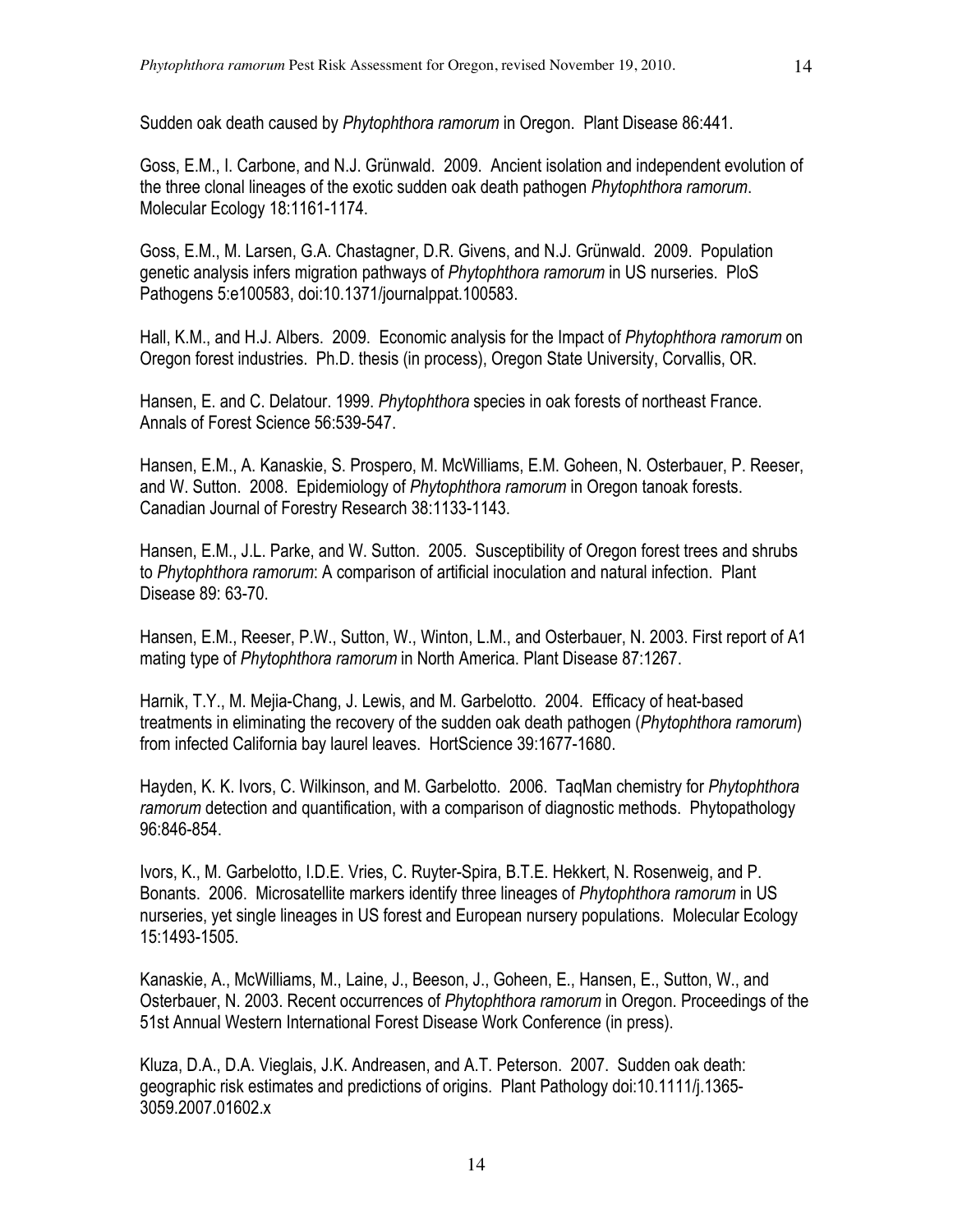Kong, P., C.X. Hong, P.W. Tooley, K. Ivors, M. Garbelotto, and P.A. Richardson. 2004. Rapid identification of *Phytophthora ramorum* using PCR-SSCP analysis of ribosomal DNA ITS-1. Letters in Applied Microbiology 38:433-439. doi:10.1111/n/1472-765X.2004.01510.x.

Korn, V.G. 2000. 1999-2000 Oregon Agriculture & Fisheries Statistics. Oregon Dept. of Agriculture, Salem, OR. 83 p.

Kroon, L.P.N.M., E.C.P. Verstappen, L.F.F. Kox, W.G. Flier, and P.J.M. Bonants. 2004. A rapid diagnostic test to distinguish between American and European populations of *Phytophthora ramorum*. Phytopathology 94:613-620.

Kuljian, H. and J.M. Varner. 2010. The effects of sudden oak death on foliar moisture content and crown fire potential in tanoak. Forest Ecology and Management 259:2103-2110.

Lane, C.R., E. Hobden, L. Walker, V.C. Barton, A.J. Inman, K.J.D. Hughes, H. Swan, A. Colyer, and I. Barker. 2007. Evaluation of a rapid diagnostic field test kit of identification of *Phytophthora* species, including *P. ramorum* and *P. kernoviae* at the point of inspection. Plant Pathology 56:828- 835.

Leamaster, K.K. (ed.) 2009. Oregon Agripedia: 2009 Edition. Oregon Dept. Of Agriculture, Salem, OR, 252 pp.

Lettman, G. 2010. Oregon's timber harvest in 2009 hits historic lows. Oregon Department of Forestry Press Release, 10-42, dated August 26, 2010. Oregon Dept. of Forestry, Salem, OR. http://www.oregon.gov/ODF/newsroom/newsreleases/2010/NR1042.shtml

Linderman, R.G. and E.A. Davis. 2006. Survival of *Phytophthora ramorum* compared to other species of *Phytophthora* in potting media components, compost, and soil. HorTechnology 16:502- 507.

Linderman, R.G. and E.A. Davis. 2008a. Eradication of *Phytophthora ramorum* and other pathogens from potting medium or soil by treatment with aerated steam or fumigation with Metam Sodium. HortTechnology 18:106-110.

Linderman, R.G. and E.A. Davis. 2008b. Evaluation of chemical agents for the control of *Phytophthora ramorum* and other species of *Phytophthora* on nursery crops. Online. Plant Health Progress doi:10.1094/PHP-2008-0211-01-RS.

Linderman, R.G., E.A. Davis, and J.L. Marlow. 2006. Response of selected nursery crop plants to inoculation with isolates of *Phytophthora ramorum* and other *Phytophthora* species. HortTechnology 16, 216-224.

Manter, D.K., J.J. Karchesy, and R.G. Kelsey. 2006. The sporicidal activity of yellow-cedar heartwood, essential oil, and wood constituents towards *Phytophthora ramorum* in culture. Forest Pathology 36:297-308.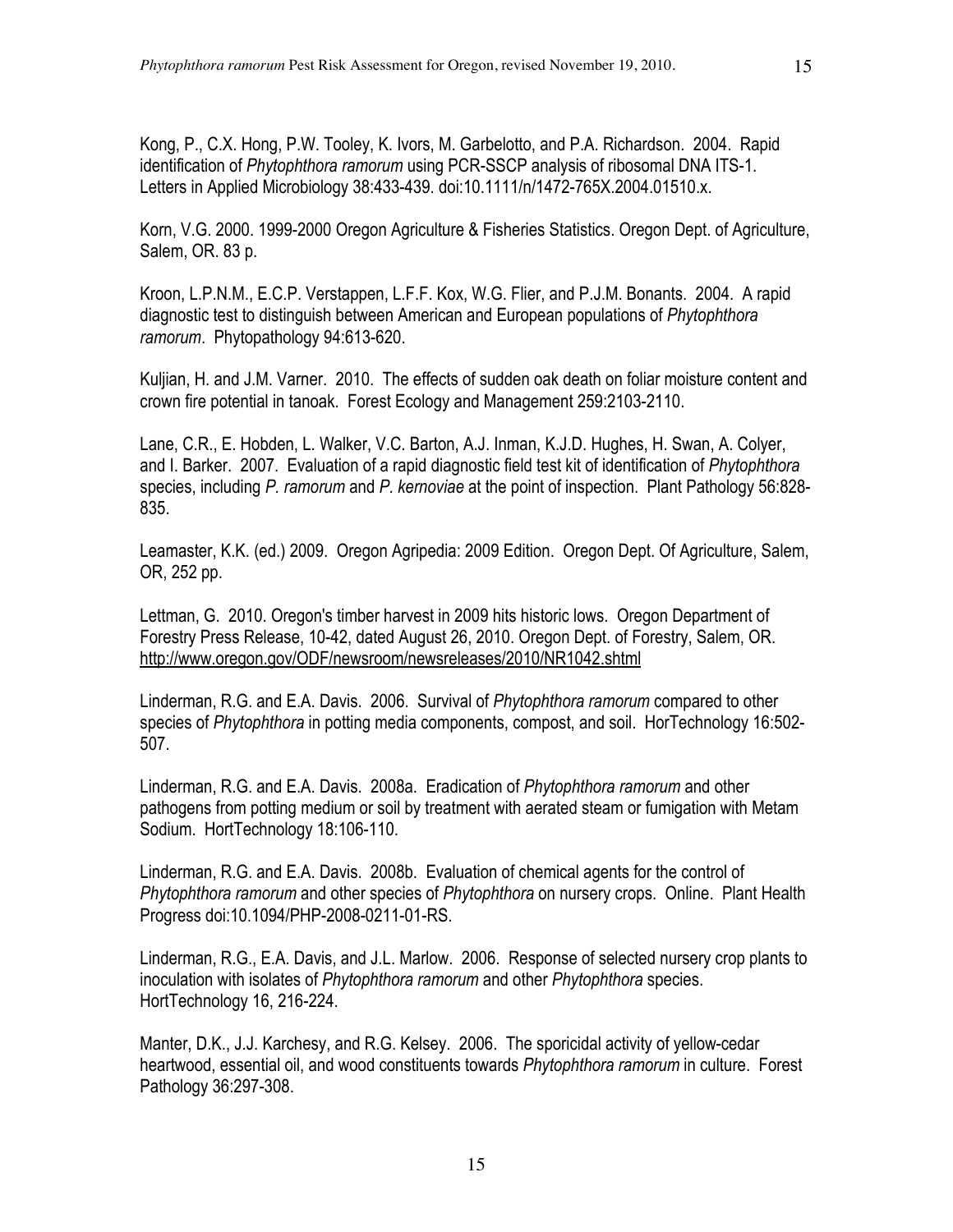Manter, D.K., R.G. Kelsey, and J.J. Karchesy. 2007. Antimicrobial activity of extractable conifer heartwood compounds towards *Phytophthora ramorum*. Journal of Chemical Ecology 33:2133- 2147.

Martin, F.N., P.W. Tooley, and C. Blomquist. 2004. Molecular detection of *Phytophthora ramorum*, the causal agent of sudden oak death in California, and two additional species commonly recovered from diseased plant material. Phytopathology 94:621-631.

Mascheretti, S., P.J.P. Croucher, M. Kozanitas, L. Baker, and M. Garbelotto. 2009. Genetic epidemiology of the sudden oak death pathogen *Phytophthora ramorum* in California. Molecular Ecology 18:4577-4590.

Mascheretti, S., P.J.P. Croucher, A. Vettraino, S. Prospero, and M. Garbelotto. 2008. Reconstruction of the sudden oak death epidemic in California through microsatellite analysis of the pathogen *Phytophthora ramorum*. Molecular Ecology 17:2755-2768.

McPherson, B.A., S.R. Mori, D.L. Wood, A.J. Storer, P. Svihra, N.M. Kelly, and R.B. Standiford. 2005. Sudden oak death in California: Disease progression in oaks and tanoaks. Forest Ecology and Management 213:71-89.

Meentmeyer, R.K., N.E. Rank, D.A. Shoemaker, C.B. Oneal, A.C. Wickland, K.M. Frangioso, and D.M. Rizzo. 2008. Impact of sudden oak death on tree mortality in the Big Sur ecoregion of California. Biological Invasions 10:1243-1255.

Mircetich, S.M., R.N. Campbell, and M.E. Matheron. 1977. *Phytophthora* trunk canker of coast live oak and cork trees in California. Plant Disease Reporter 61:66-70.

Oregon Association of Nurserymen. 2001. 2001-2002 Directory & Buyers Guide. Oregon Association of Nurserymen, Milwaukie, OR. 350 p.

Oregon Department of Forestry. 2001. Timber harvest annual report 2001. www.odf.state.or.us/divisions/resource\_policy/resource\_planning/annual\_reports/2001/

Oregon Department of Revenue. 2000. Stumpage Value Tables 34-42. Oregon Dept. of Revenue, Salem, OR.

Osterbauer, N.,K., Griesbach, J.A., and Hedberg, J. 2004. Surveying for and eradicating *Phytophthora ramorum* in agricultural commodities. Online. Plant Health Progress doi:10.1094/PHP-2004-0309-02-RS.

Parke, J.L., and C. Lewis. 2007. Root and stem infection of rhododendron from potting medium infested with *Phytophthora ramorum*. Plant Disease 91:1265-1270.

Parke, J.L., Linderman, R.G., Osterbauer, N.K., and Griesbach, J.A. 2004. Detection of *Phytophthora ramorum* Blight in Oregon Nurseries and Completion of Koch's Postulates on *Pieris, Rhododendron, Viburnum,* and *Camellia.*. Plant Disease 88:87.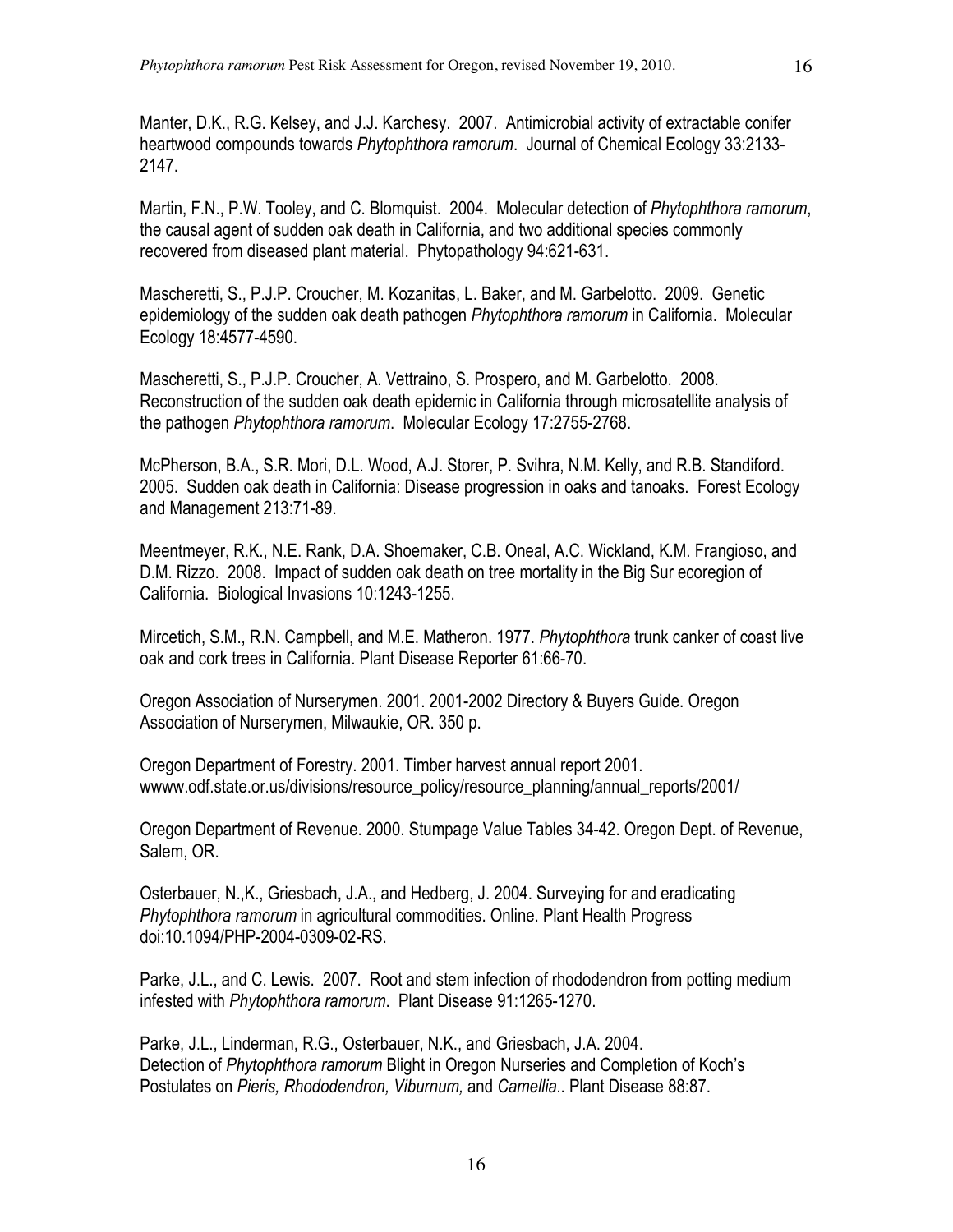Pavlik, B.M., P.C. Muick, S.G. Johnson, and M. Popper. 1991. Oaks of California. Cachuma Press and the California Oak Foundation. 184 p.

Pogoda, F., and S. Werres. 2004. Histological studies of *Phtyophthora ramorum* in *Rhododendron* twigs. Canadian Journal of Botany 82:1481-1489.

Pojar, J. and A. MacKinnon. 1994. Plants of the Pacific Northwest Coast. Lone Pine Publishing, Redmond, WA. 528 p.

Proceedings of a symposium on oak woodlands: ecology, management, and urban interface issues; 19-22 March 1996; San Luis Obispo, CA. USDA Forest Service, Pacific Southwest Research Station, General Technical Report PSW-GTR-160. Albany, CA. 738 p.

Prospero, S., N.J. Grünwald, L.M. Winton, and E.M. Hansen. 2009. Migration patterns of the emerging plant pathogen *Phytophthora ramorum* on the West Coast of the United States of America. Phytopathology 99:739-749.

Prospero, S., .E.M. Hansen, N.J. Grünwald, and L.M. Winton. 2007. Population dynamics of the sudden oak death pathogen *Phytophthora ramorum* in Oregon from 2001 to 2004. Moleculary Ecology doi:10.1111/j.1365-294X.2007.03343.x.

Pscheidt, J.W. and C.M. Ocamb. 2000. Pacific Northwest Plant Disease Management handbook. Oregon State University Press, Corvallis, OR. 519 p.

Rizzo, D.M., M Garbelotto, J.M. Davidson, G.W. Slaughter, and S.T. Koike. 2002. *Phytophthora ramorum* as the cause of extensive mortality of *Quercus* spp. and *Lithocarpus densiflorus* in California. Plant Disease 86:205-214.

Roubtsova, T.V. and R.M. Bostock. 2009. Episodic abiotic stress as a potential contributing factor to onset and severity of disease caused by *Phytophthora ramorum* in *Rhododendron* and *Viburnum*. Plant Disease 93:912-918.

Shishkoff, N. 2006. Susceptibility of *Camellia* to *Phytophthora ramorum*. Online. Plant Health Progress doi:10.1094/PHP-2006-0315-01-RS.

Shishkoff, N. 2007. Persistence of *Phytophthora ramorum* in soil mix and roots of nursery ornamentals. Plant Disease 91:1245-1249.

Shishkoff, N. 2009. Propagule production by *Phytophthora ramorum* on lilac (*Syringa vulgaris*) leaf tissue left on the surface of potting mix in nursery pots. Plant Disease 93:475-480.

Standiford, R.B. 2000. California's hardwood rangelands: production and conservation values. University of California Cooperative Extension Oak Fact Sheets No. 89. 4 p.

Sutton, W., E.M. Hansen, P.W. Reeser, and A. Kanaskie. 2009. Stream monitoring for detection of *Phytophthora ramorum* in Oregon tanoak forests. Plant Disease 93:1182-1186.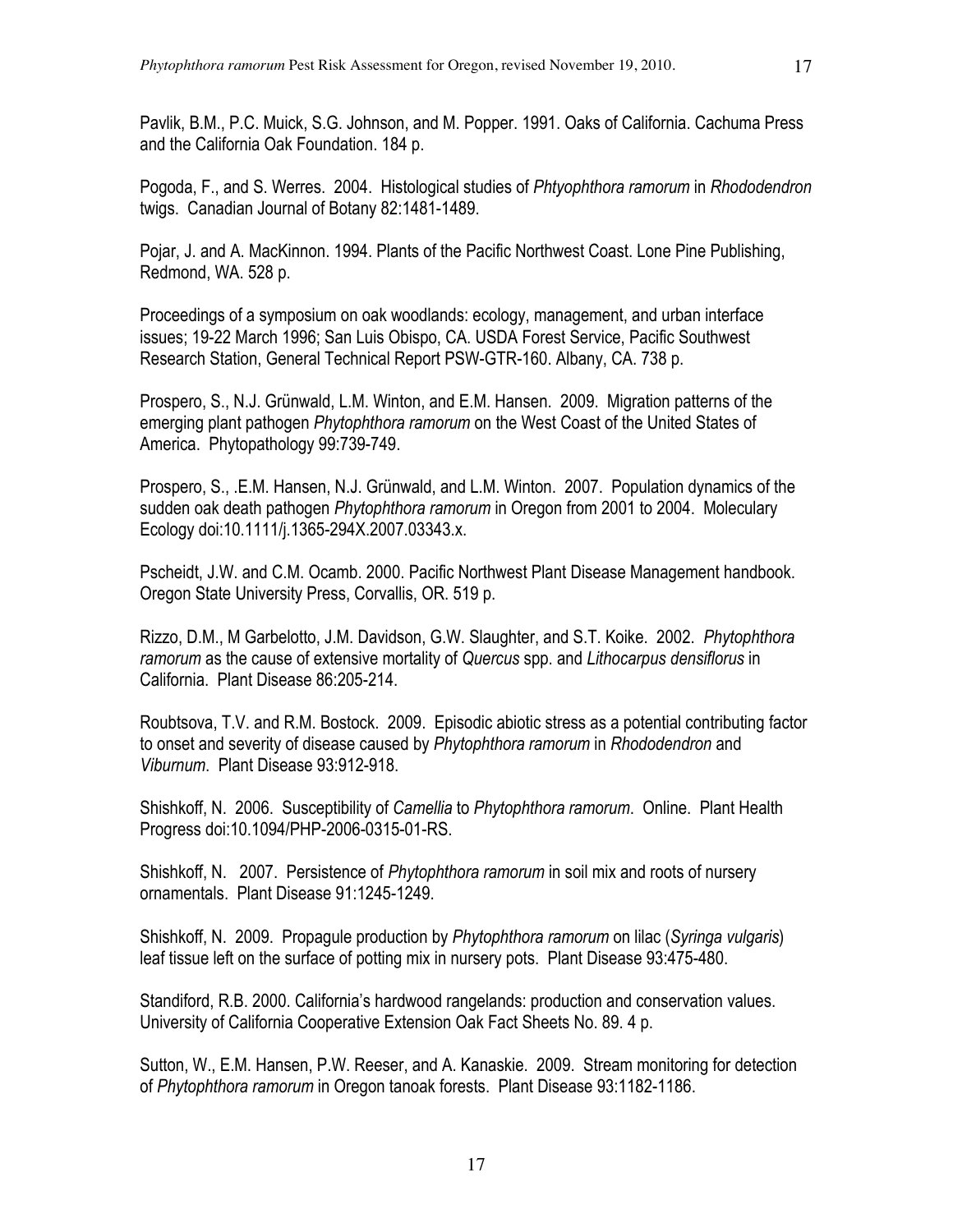Swain, S., T. Harnik, M. Mejia-Chang, K. Hayden, W. Bakx, J. Creque, and M. Garbelotto. 2006. Composting is an effective treatment option for sanitization of *Phytophthora ramorum-*infected plant material. J. Appl. Microbio, 101:815-827, doi:10.1111/j.1365-2672.2006.03008.x

Tappeiner, J.C. II, P.M. McDonald, and D.F. Roy. 1990. Tan oak. In: Burns, R.M. and B.H. Honkala (technical coordinators) Silvics of North America: 1. Conifers; 2. Hardwoods. USDA Forest Service, Agriculture Handbook 654. Washington D.C. 877 p.

Thomas, J.D. 1997. California's oak woodlands: where we have been, where we are, where we need to go. p. 3-9. In: Pillsbury, N.H.; Verner, J.; Tietje, W.D. technical coordinators. 1997.

The Oregonian. 1998. Stands of oak a mere shadow of state's past. http://www.oregonlive.com/cgi-bin/printer/printer.cgi.

Tjosvold, S.A., D.L. Chambers, E.J. Fichtner, S.T. Koike, and S.R. Mori. 2009. Disease risk of potting media infested with *Phytophthora ramorum* under nursery conditions. Plant Disease 93:371-376.

Tjosvold, S.A., D.L. Chambers, S.T. Koike, and S.R. Mori. 2008. Disease on nursery stock as affected by environmental factors and seasonal inoculum levels of *Phytophthora ramorum* in stream water used for irrigation. Plant Disease 92:1566-1573.

Tjosvold, S.A., D.L. Chambers, S.L. Thomas, and C.L. Blomquist. 2006. First report of *Phytophthora ramorum* infecting *Camellia* flower buds in North America. Online. Plant Health Progress doi:10.1094/PHP-2006-0825-01-BR.

Tjosvold, S.A., S.T. Koike, and D.L. Chambers. 2008. Evaluation of fungicides for the control of *Phytophthora ramorum* infecting *Rhododendron, Camellia, Pieris,* and *Viburnum*. Online. Plant Health Progress doi:10.1094/PHP-2008-0208-01-RS.

Tomlinson, J.A., I. Barker, and N. Boonham. 2007. Faster, simpler, more-specific methods for improved molecular detection of *Phytophthora ramorum* in the field. Applied and Environmental Microbiology 73:4040-4047.

Tomlinson, J.A., N. Boonham, K.J.D. Hughes, R.L. Griffin, and I. Barker. 2005. On-site DNAN extraction and real-time PCR for detection of *Phytophthora ramorum* in the field. Applied and Environmental Microbiology 71:6702-6710.

Tomlinson, J.A., M.J. Dickinson, and N. Boonham. 2010. Rapid detection of *Phytophthora ramorum* and *P. kernoviae* by two-minute DNA extraction followed by isothermal amplification and amplicon detection by generic lateral flow device. Phytopathology 100:143-149.

Tooley, P.W., M. Browning, and D. Berner. 2008. Recovery of *Phytophthora ramorum* following exposure to temperature extremes. Plant Disease 92:431-437.

Tooley, P.W., M. Browning, K.L. Kyde, and D. Berner. 2009. Effect of temperature and moisture period on infection of *Rhododendron* 'Cunningham's White' by *Phytophthora ramorum*.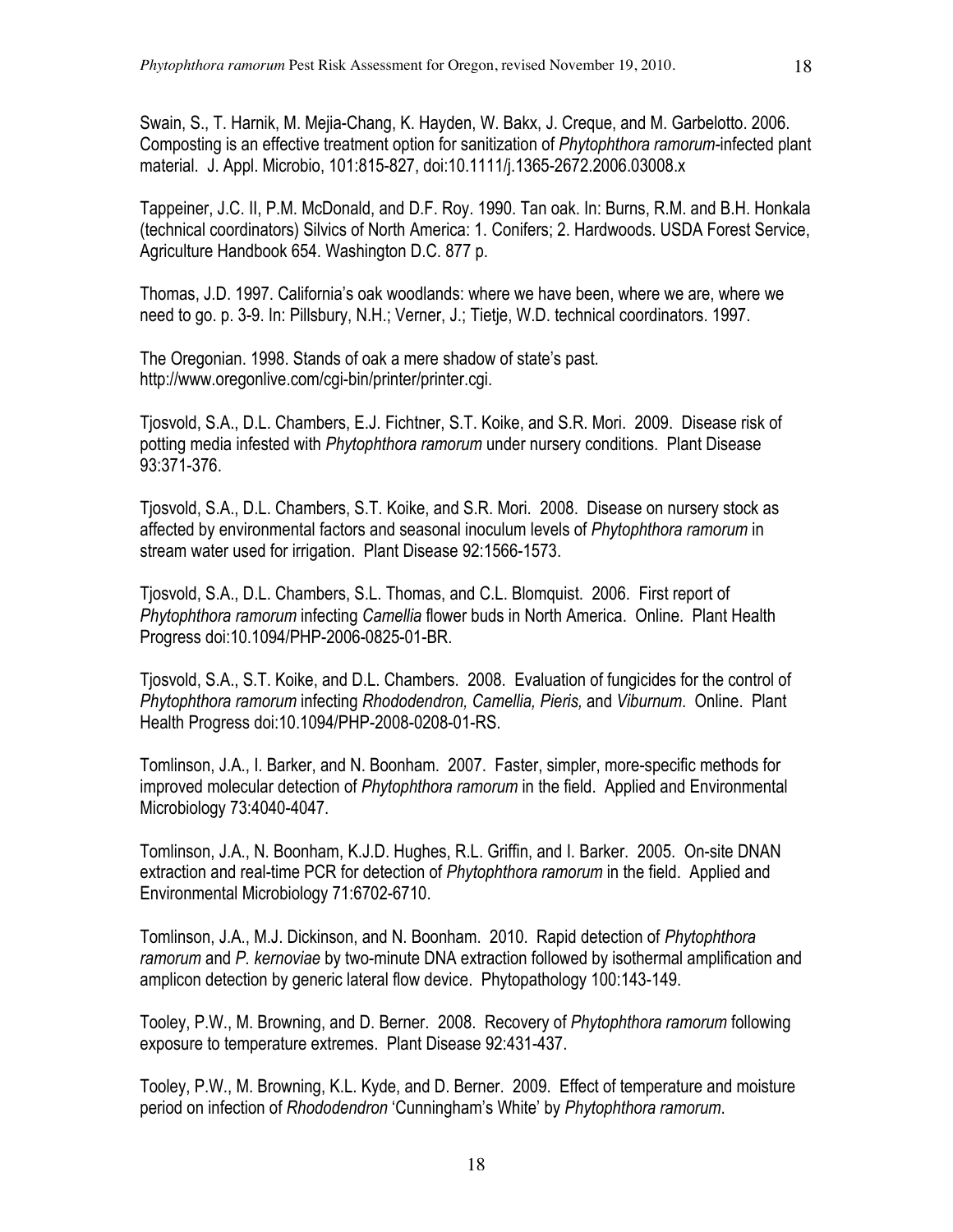Phytopathology 99:1045-1052.

Tooley, P.W., K.L. Kyde, and L. Englander. 2004. Susceptibility of selected ericaceous ornamental host species to *Phytophthora ramorum*. Plant Disease 88, 993-999.

Tooley, P.W., F.N. Martin, M.M. Carras, and R.D. Frederick. 2006. Real-time fluorescence polymerase chain reaction detection of *Phytophthora ramorum* and *Phytophthora pseudosyringae* using mitochondrial gene regions. Phytopathology 96:336-345.

Tubajika, K.M., R. Bulluck, P. Shiel, S.E. Scott, and A.J. Sawyer. 2006. The occurrence of *Phytophthora ramorum* in nursery stock in California, Oregon, and Washington states. Online. Plant Health Progress doi:10.1094/PHP-2006-0315-02-RS.

USDA APHIS PPQ. 2008. Potentially actionable suspect sample (PASS) system and initiation of regulatory response for *Phytophthora ramorum*, revised March 26, 2008. USDA APHIS PPQ, Beltsville, MD, 5 pp.

USDA APHIS PPQ. 2009. Trace back protocol for nurseries that shipped plant material to a confirmed *Phytophthora ramorum* infested nursery: Version 1.3, revised October 6, 2009. USDA APHIS PPQ, Beltsville, MD, 19 pp.

USDA APHIS PPQ. 2010a. *Phytophthora ramorum* Nursery Survey Manual, revised February 18, 2010. USDA APHIS PPQ, Beltsville, MD, 27 pp.

USDA APHIS PPQ. 2010b. Trace forward protocol for nurseries that received plant material shipped from a confirmed *Phytophthora ramorum* infested nursery: Version 2.1, revised June 25, 2010. USDA APHIS PPQ, Beltsville, MD, 17 pp.

USDA APHIS PPQ CPHST. 2007a. Quantitative multiplex real-time PCR (qPCR) for detection of *Phytophthora ramorum* using a Taqman system on the Cepheid SmartCycler®. DeVries, R.M. and L. Levy (eds.), dated June 4, 2007. USDA APHIS PPQ CPHST, Beltsville, MD, Document Control Number WI-B-T-1-6, 14 pp.

USDA APHIS PPQ CPHST. 2007b. Conventional PCR assays for detection of *Phytophthora ramorum*. DeVries, R.M. and L. Levy (eds.), dated June 4, 2007. USDA APHIS PPQ CPHST, Beltsville, MD, Document Control Number WI-B-T-0-11, 12 pp.

USDA APHIS PPQ CPHST. 2008. Elicitin quantitative multiplex real-time PCR (qPCR) for detection of *Phytophthora ramorum* using a Taqman system on the Cepheid SmartCycler® and the ABI 7900/7000. DeVries, R.M. and L. Levy (eds.), dated June 20, 2008. USDA APHIS PPQ CPHST, Beltsville, MD, Document Control Number WI-B-T-1-7, 10 pp.

USDA APHIS PPQ CPHST. 2009. Official regulatory protocol for retail nurseries containing plants infected with *Phytophthora ramorum*: Version 1.0, revised August 12, 2009. USDA APHIS PPQ CPHST, Beltsville, MD, 53 pp.

USDA APHIS PPQ CPHST. 2009. Official regulatory protocol for *Phytophthora ramorum*